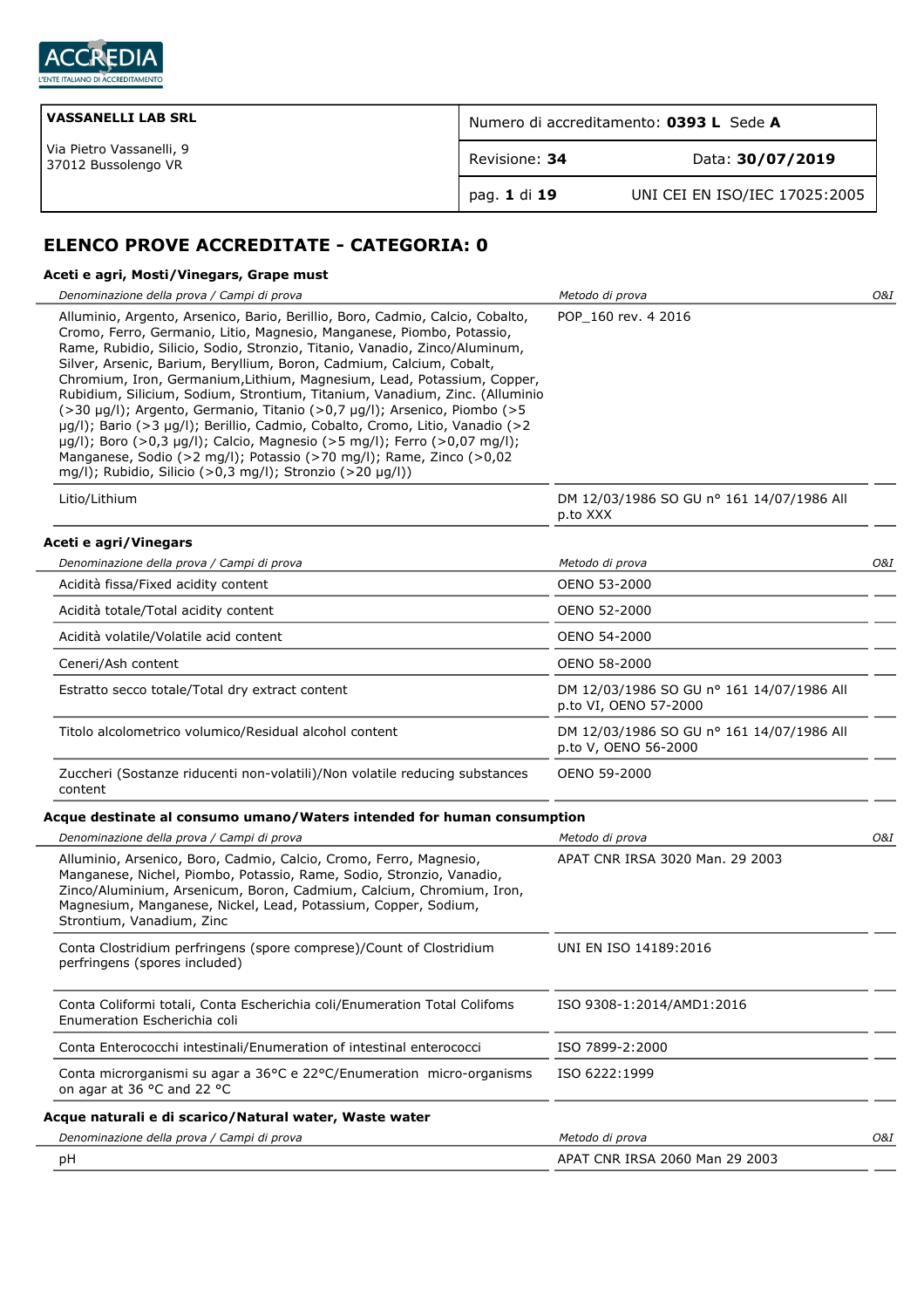

| <b>VASSANELLI LAB SRL</b>                       | Numero di accreditamento: 0393 L Sede A |                               |
|-------------------------------------------------|-----------------------------------------|-------------------------------|
| Via Pietro Vassanelli, 9<br>37012 Bussolengo VR | Revisione: 34                           | Data: 30/07/2019              |
|                                                 | pag. 2 di 19                            | UNI CEI EN ISO/IEC 17025:2005 |

#### **Alimenti di origine vegetale e loro prodotti trasformati e derivati, piante e parti di piante (foglie)/Food of plant origin and their processed products and derivatives, parts of plants (leaves)**

| Denominazione della prova / Campi di prova                                                                                                                                                                                                                                                                                                                                                                                                                                                                                                                                                                                                                                                                                                                                                                                                                                                                                                                                                                                                                                                                                                                                                                                                                                                                                                                                                                                                                                                                                                                                                                                                                                                                                                                                                                                                                                                                                                                                                                                                                                                                                                                                                                                                                                                                                                                                                                                                                                                                                                                                                                                                                                                                                                                                                          | Metodo di prova                                    | O&I |
|-----------------------------------------------------------------------------------------------------------------------------------------------------------------------------------------------------------------------------------------------------------------------------------------------------------------------------------------------------------------------------------------------------------------------------------------------------------------------------------------------------------------------------------------------------------------------------------------------------------------------------------------------------------------------------------------------------------------------------------------------------------------------------------------------------------------------------------------------------------------------------------------------------------------------------------------------------------------------------------------------------------------------------------------------------------------------------------------------------------------------------------------------------------------------------------------------------------------------------------------------------------------------------------------------------------------------------------------------------------------------------------------------------------------------------------------------------------------------------------------------------------------------------------------------------------------------------------------------------------------------------------------------------------------------------------------------------------------------------------------------------------------------------------------------------------------------------------------------------------------------------------------------------------------------------------------------------------------------------------------------------------------------------------------------------------------------------------------------------------------------------------------------------------------------------------------------------------------------------------------------------------------------------------------------------------------------------------------------------------------------------------------------------------------------------------------------------------------------------------------------------------------------------------------------------------------------------------------------------------------------------------------------------------------------------------------------------------------------------------------------------------------------------------------------------|----------------------------------------------------|-----|
| 1-Naphthylacetamide and 1-naphthylacetic acid (sum of<br>1-naphthylacetamide and 1-naphthylacetic acid and its salts, expressed as<br>1-naphythlacetic acid), 1-Naphthylacetic acid (NAA), Naphthalene acetamide<br>(NAD), 2-Naphthoxyacetic acid (NOA), 2-phenylphenol (sum of<br>2-phenylphenol and its conjugates, expressed as 2-phenylphenol), 2,4-D,<br>2,4-D (sum of 2,4-D, its salts, its esters and its conjugates, expressed as<br>2,4-D), 2,4-DB, 2,4-DB (sum of 2,4-DB, its salts, its esters and its<br>conjugates, expressed as 2,4-DB), 2,4-Dimethylanilin, 2,4,5-T, 2,4,5-T (sum<br>of 2,4,5-T, its salts and esters, expressed as 2,4,5-T),<br>4-chloro-3-methylphenol (4-Chloro-m-cresol), 6-Benzyladenine, Abamectin<br>(sum of avermectin B1a, avermectin B1b and delta-8,9 isomer of avermectin<br>B1a, expressed as avermectin B1a), Avermectin B1a, Avermectin B1a<br>delta-8,9 isomer, Avermectin B1b, Acephate, Acequinocyl, Acetamiprid,<br>Acetochlor, Acibenzolar- S- methyl (sum of acibenzolar- S- methyl and<br>acibenzolar acid (free and conjugated), expressed as acibenzolar- S-<br>methyl), Acibenzolar acid, Acibenzolar-S-methyl, Aclonifen, Acrinathrin,<br>Alachlor, Aldicarb (sum of aldicarb, its sulfoxide and its sulfone, expressed as<br>aldicarb), Aldicarb, Aldicarb-sulfone, Aldicarb-sulfoxide, Aldrin and Dieldrin<br>(Aldrin and dieldrin combined expressed as dieldrin), Aldrin, Dieldrin,<br>Ametoctradin, Ametryn, Amidosulfuron, Amisulbrom, Amitraz (amitraz<br>including the metabolites containing the 2,4 -dimethylaniline moiety<br>expressed as amitraz), Amitraz, 2,4-Dimethylaniline,<br>2,4-Dimethylphenylformamide (DMF),<br>N-2,4-Dimethylphenyl-N-methylformamidine (DMPF), Anthraguinone,<br>Atrazine, Desethyl-Atrazine, Desisopropyl-Atrazine, Azadirachtin,<br>Azimsulfuron, Azinphos-ethyl, Azinphos-methyl, Azocyclotin and Cyhexatin<br>(sum of azocyclotin and cyhexatin expressed as cyhexatin), Azoxystrobin,<br>Beflubutamid, Benalaxyl, Bendiocarb, Benfluralin, Bensufuron-methyl,<br>Bentazone, Bentazone (Sum of bentazone, its salts and 6-hydroxy (free and<br>conjugated) and 8-hydroxy bentazone (free and conjugated), expressed as<br>bentazone), Benthiavalicarb (Benthiavalicarb-isopropyl(KIF-230 R-L) and its<br>enantiomer (KIF-230 S-D) and its diastereomers (KIF-230 S-L and KIF-230<br>R-D), expressed as benthiavalicarb-isopropyl), Benthiavalicarb-Isopropyl,<br>Benzalkonium chloride (mixture of alkylbenzyldimethylammonium chlorides<br>with alkyl chain lengths of C8, C10, C12, C14, C16 and C18), Benzalkonium<br>Chloride n-C8, Benzalkonium Chloride n-C10, Benzalkonium Chloride n-C12,<br>Benzalkonium Chloride n-C14, Benzalkonium Chloride n-C16, Benzalkonium<br>Chloride n-C18 | UNI EN 15662:2018                                  |     |
| Amitrola Chlormoquat Daminozid Moniquat Ethylopothiouroa (ETU)                                                                                                                                                                                                                                                                                                                                                                                                                                                                                                                                                                                                                                                                                                                                                                                                                                                                                                                                                                                                                                                                                                                                                                                                                                                                                                                                                                                                                                                                                                                                                                                                                                                                                                                                                                                                                                                                                                                                                                                                                                                                                                                                                                                                                                                                                                                                                                                                                                                                                                                                                                                                                                                                                                                                      | $C[1][1]$ Ell DI CDM $C[1]$ DDe Vers 10 met 2.2010 |     |

Amitrole, Chlormequat, Daminozid, Mepiquat, Ethylenethiourea (ETU), Propylenethiourea (PTU)

CVUA EU RL-SRM QuPPe Vers 10 met 3 2019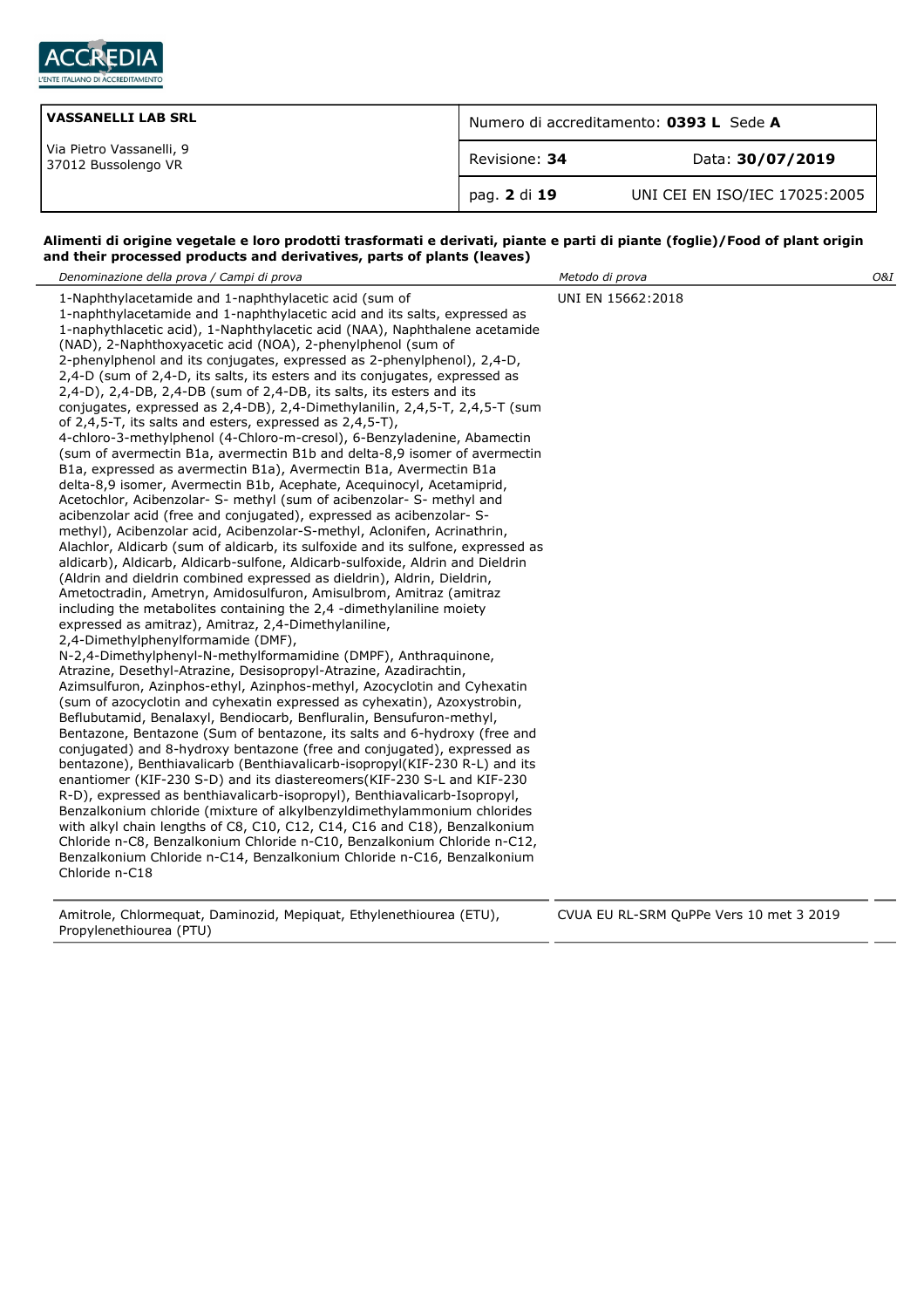

| <b>VASSANELLI LAB SRL</b>                       | Numero di accreditamento: 0393 L Sede A |                               |
|-------------------------------------------------|-----------------------------------------|-------------------------------|
| Via Pietro Vassanelli, 9<br>37012 Bussolengo VR | Revisione: 34                           | Data: 30/07/2019              |
|                                                 | pag. 3 di 19                            | UNI CEI EN ISO/IEC 17025:2005 |

UNI EN 15662:2018

bifenazate-diazene expressed as bifenazate), Bifenazate, Bifenazate-diazene, Bifenox, Bifenthrin (sum of isomers), Bispyribac, Bitertanol (sum of isomers), Bixafen, Boscalid, Bromacil, Bromadiolone, Bromophos-ethyl, Bromophos-methyl, Bromopropylate, Bromoxynil and its salts, expressed as bromoxynil, Bromoxynil, Bromuconazole (sum of diasteroisomers), Bupirimate, Buprofezin, Cadusafos, Captan (Sum of captan and THPI, expressed as captan), Captan, THPI (Tetrahydrophthalimide), Carbaryl, Carbendazim and benomyl (sum of benomyl and carbendazim expressed as carbendazim), Carbendazim, Benomyl, Carbofuran (sum of carbofuran (including any carbofuran generated from carbosulfan, benfuracarb or furathiocarb) and 3-OH carbofuran expressed as carbofuran), Carbosulfan, Benfuracarb, Furathiocarb, Carbofuran, 3-OH-Carbofuran, Carbophenothion, Carboxin, Carfentrazone-ethyl (determined as carfentrazone and expressed as carfentrazone-ethyl), Carfentrazone, Carfentrazone-ethyl, Chlorantraniprole, Chlordane (sum of cis- and trans-chlordane), Chlorfenson, Chlorfenvinphos, Chloridazon, Chlorfluazuron, Chlorothalonil, Chlorotoluron, Chloroxuron, Chlorpropham, Chlorpyrifos-ethyl, Chlorpyrifos-methyl, Chlorsulfuron, Chlorthal-dimethyl, Chlorthiamid, Chlorthiophos, Chlozolinate, Clethodim (sum of Sethoxydim and Clethodim including degradation products calculated as Sethoxydim), Clethodim, Sethoxydim, Clodinafop and its S-isomers, expressed as clodinafop, Clodinafop-propargyl, Clofentezine, Clomazone, Clopyralid, Cloquintocet-mexyl, Clothianidin, Coumaphos, Cyanazine, Cyantraniliprole, Cyazofamid, Cycloate, Cycloxydim including degradation and reaction products which can be determined as 3-(3-thianyl)glutaric acid S-dioxide (BH 517-TGSO2) and/or 3-hydroxy-3-(3-thianyl)glutaric acid S-dioxide (BH 517-5-OH-TGSO2) or methyl esters thereof, calculated in total as cycloxydim, Cycloxydim, 3-hydroxy-3-(3-thianyl)glutaric acid S-dioxide (BH 517-5-OH-TGSO2), 3-(3-thianyl)glutaric acid S-dioxide (BH 517-TGSO2), Cycluron, Cyflufenamid: sum of cyflufenamid (Z-isomer) and its E-isomer, Cyfluthrin (cyfluthrin including other mixtures of constituent isomers (sum of isomers)), Cyfluthrin, Cyhalofop-butyl, Cymoxanil

Benzoximate, Benzoylprop-ethyl, Bifenazate (sum of bifenazate plus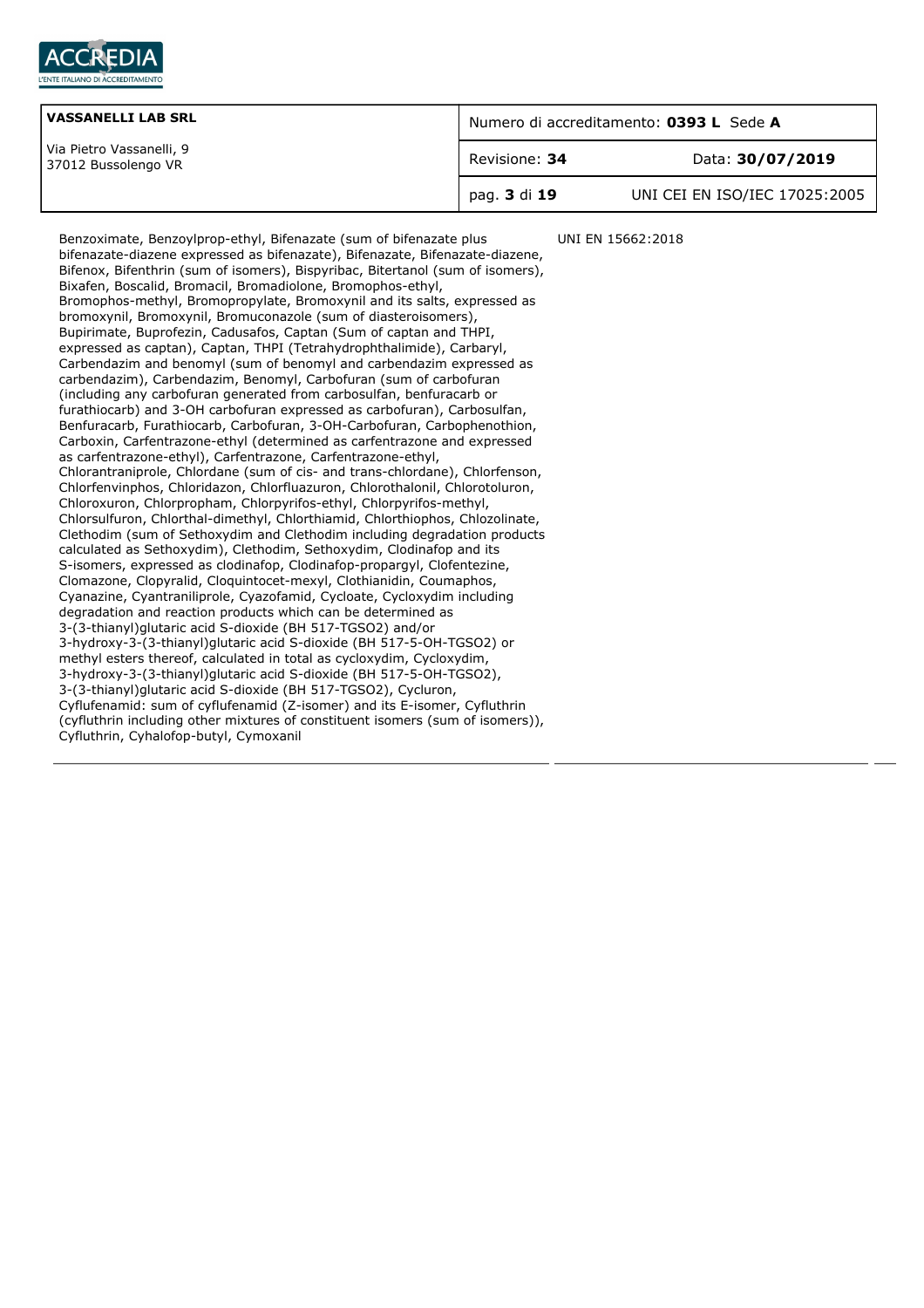

| <b>VASSANELLI LAB SRL</b>                       | Numero di accreditamento: 0393 L Sede A |                               |
|-------------------------------------------------|-----------------------------------------|-------------------------------|
| Via Pietro Vassanelli, 9<br>37012 Bussolengo VR | Revisione: 34                           | Data: 30/07/2019              |
|                                                 | pag. 4 di 19                            | UNI CEI EN ISO/IEC 17025:2005 |

| Cypermethrin (cypermethrin including other mixtures of constituent isomers<br>(sum of isomers)), alpha-Cypermethrin, beta-Cypermethrin,<br>zeta-Cypermethrin, Cyproconazole, Cyprodinil, Cyprosulfamide, Cyromazine,<br>Dazomet (Methylisothiocyanate resulting from the use of dazomet and<br>metam), DDT (sum of p,p'-DDT, o,p'-DDT, p-p'-DDE and p,p'-TDE (DDD)<br>expressed as DDT), o,p'-DDD, p,p'-DDD, o,p'-DDE, p,p'-DDE, o,p'-DDT,<br>p,p'-DDT, DEET (N,N-Diethyl-M-Toluamid), Deltamethrin (cis-deltamethrin),<br>Demeton-S-methyl, Desmedipham, Di-allate (sum of isomers), Diazinon,<br>Dicamba, Dichlobenil, Dichlofenthion, Dichlorprop (2,4-DP), Dichlorprop<br>(Sum of dichlorprop (including dichlorprop-P), its salts, esters and<br>conjugates, expressed as dichlorprop, Dichlorvos, Diclobutrazol, Diclofop<br>(sum diclofop-methyl and diclofop acid expressed as diclofop-methyl),<br>Diclofop, Diclofop-methyl, Dicloran, Dicofol (sum of p, p' and o,p' isomers),<br>Didecyldimethylammonium chloride (mixture of alkyl-quaternary ammonium<br>salts with alkyl chain lengths of C8, C10 and C12), DDAC-C8, DDAC-C10,<br>DDAC-C12, Diethofencarb, Difenacoum, Difenoconazole, Diflubenzuron,<br>Diflufenican, Dimefox, Dimethenamid including other mixtures of constituent<br>isomers including dimethenamid-P (sum of isomers), Dimethoate,<br>Dimethomorph (sum of isomers), Dimoxystrobin, Diniconazole (sum of<br>isomers), Dinocap (sum of dinocap isomers and their corresponding phenols<br>expressed as dinocap), Dioxacarb, Diphenamid, Diphenylamine, Disulfoton<br>(sum of disulfoton, disulfoton sulfoxide and disulfoton sulfone expressed as<br>disulfoton), Disulfuton, Disulfoton-sulfone, Disulfoton-sulfoxide, Ditalimfos,<br>Dithianon, Diuron, Dodemorph, Dodine, Emamectin benzoate B1a (expressed<br>as emamectin), Endosulfan (sum of alpha- and beta-isomers and<br>endosulfan-sulphate expresses as endosulfan), Endosulfan-alpha,<br>Endosulfan-beta, Endosulfan-sulphate, EPN, Epoxiconazole, Etaconazole,<br>Ethalfluralin, Ethiofencarb, Ethion, Ethirimol, Ethofumesate, Ethoprophos,<br>Ethoxyquin, Etofenprox, Etoxazole, Etridiazole, Etrimfos, Famoxadone,<br>Fenamidone, Fenamiphos (sum of fenamiphos and its sulphoxide and<br>sulphone expressed as fenamiphos), Fenamiphos, Fenamiphos-sulphone,<br>Fenamiphos-sulphoxide, Fenarimol, Fenazaquin, Fenbuconazole, Fenbutatin<br>oxide, Fenchlorphos (sum of fenchlorphos and fenchlorphos oxon expressed<br>as fenchlorphos), Fenchlorphos, Fenchlorphos oxon, Fenclorim, Fenhexamid,<br>Fenitrothion, Fenothiocarb, Fenoxaprop-P, Fenoxycarb, Fenpropathrin,<br>Fenpropidin (sum of fenpropidin and its salts, expressed as fenpropidin),<br>Fenpropimorph (sum of isomers), Fenpyrazamine, Fenpyroximate, Fenson | UNI EN 15662:2018                         |  |
|-----------------------------------------------------------------------------------------------------------------------------------------------------------------------------------------------------------------------------------------------------------------------------------------------------------------------------------------------------------------------------------------------------------------------------------------------------------------------------------------------------------------------------------------------------------------------------------------------------------------------------------------------------------------------------------------------------------------------------------------------------------------------------------------------------------------------------------------------------------------------------------------------------------------------------------------------------------------------------------------------------------------------------------------------------------------------------------------------------------------------------------------------------------------------------------------------------------------------------------------------------------------------------------------------------------------------------------------------------------------------------------------------------------------------------------------------------------------------------------------------------------------------------------------------------------------------------------------------------------------------------------------------------------------------------------------------------------------------------------------------------------------------------------------------------------------------------------------------------------------------------------------------------------------------------------------------------------------------------------------------------------------------------------------------------------------------------------------------------------------------------------------------------------------------------------------------------------------------------------------------------------------------------------------------------------------------------------------------------------------------------------------------------------------------------------------------------------------------------------------------------------------------------------------------------------------------------------------------------------------------------------------------------------------------------------------------------------------------------------------------------------------------------------------------------------------------------------|-------------------------------------------|--|
| Diguat, Paraguat                                                                                                                                                                                                                                                                                                                                                                                                                                                                                                                                                                                                                                                                                                                                                                                                                                                                                                                                                                                                                                                                                                                                                                                                                                                                                                                                                                                                                                                                                                                                                                                                                                                                                                                                                                                                                                                                                                                                                                                                                                                                                                                                                                                                                                                                                                                                                                                                                                                                                                                                                                                                                                                                                                                                                                                                                  | CVUA EU RL-SRM QuPPe Vers 10 met 4.1 2019 |  |
| Ethephon, Glyphosate, Aminomethyl phosphonic acid (AMPA), Fosetyl,<br>Phosphonic acid (Phosphorous acid), Fosetyl-Al (sum of fosetyl, phosphonic<br>acid and their salts, expressed as fosetyl), Maleic hydrazide, Chlorate,<br>Perchlorate                                                                                                                                                                                                                                                                                                                                                                                                                                                                                                                                                                                                                                                                                                                                                                                                                                                                                                                                                                                                                                                                                                                                                                                                                                                                                                                                                                                                                                                                                                                                                                                                                                                                                                                                                                                                                                                                                                                                                                                                                                                                                                                                                                                                                                                                                                                                                                                                                                                                                                                                                                                       | CVUA EU RL-SRM QuPPe Vers 10 met 1.3 2019 |  |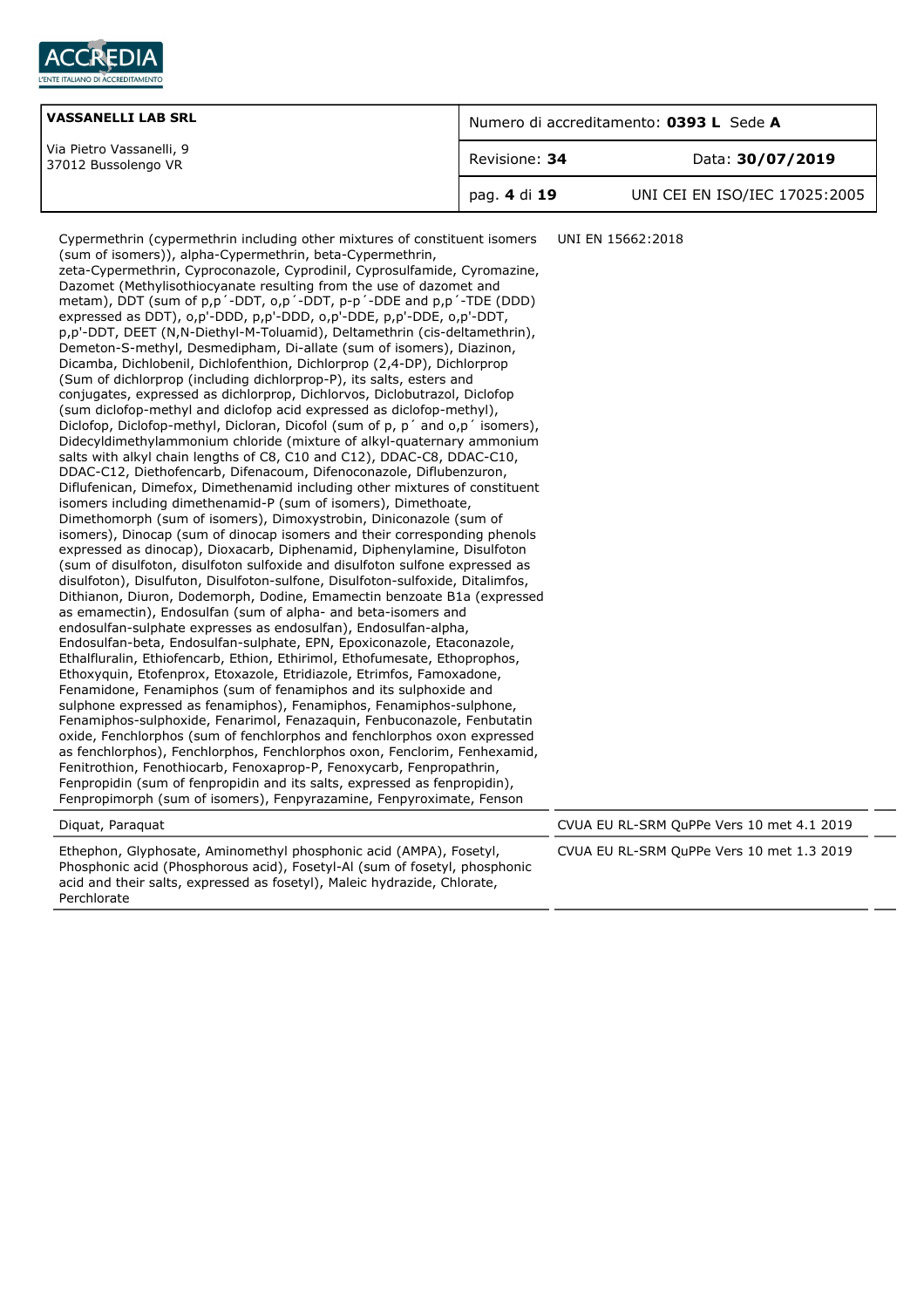

| <b>VASSANELLI LAB SRL</b>                       | Numero di accreditamento: 0393 L Sede A |                               |
|-------------------------------------------------|-----------------------------------------|-------------------------------|
| Via Pietro Vassanelli, 9<br>37012 Bussolengo VR | Revisione: 34                           | Data: 30/07/2019              |
|                                                 | pag. 5 di 19                            | UNI CEI EN ISO/IEC 17025:2005 |

Fenthion (fenthion and its oxigen analogue, their sulfoxides and sulfone expressed as parent), Fenthion, Fenthion-oxon, Fenthion-oxonsufoxide, Fenthion-oxonsulfone, Fenthion-sulfone, Fenthion-sulfoxide, Fenvalerate (any ratio of constituent isomers (RR, SS, RS & SR) including esfenvalerate), Fenvalerate and Esfenvalerate (Sum of RR & SS isomers), Fenvalerate and Esfenvalerate (Sum of RS & SR isomers), Fipronil (sum fipronil + sulfone metabolite (MB46136) expressed as fipronil), Fipronil, Fipronil-sulfone, Flamprop-M-isopropyl, Flazasulfuron, Flonicamid (sum of flonicamid, TFNA and TFNG expressed as flonicamid), Flonicamid, TFNA, TFNG, Florasulam, Fluazifop-P (sum of all the constituent isomers of fluazifop, its esters and its conjugates, expressed as fluazifop), Fluazifop, Fluazifop-P-butyl, Fluazinam, Flubendiamide, Fludioxonil, Flufenacet (sum of all compounds containing the N fluorophenyl-N-isopropyl moiety expressed as flufenacet equivalent), Flufenoxuron, Flumioxazine, Fluometuron, Fluopicolide, Fluopyram, Fluoxastrobin (sum of fluoxastrobin and its Z-isomer), Fluquinconazole, Flurochloridone, Fluroxypyr (sum of fluroxypyr, its salts, its esters, and its conjugates, expressed as fluroxypyr), Fluroxypir, Fluroxypyr-mepthyl, Flusilazole, Flutriafol, Folpet (sum of folpet and phtalimide, expressed as folpet), Folpet, Phthalimide, Fonofos, Forchlorfenuron, Formetanate: Sum of formetanate and its salts expressed as formetanate(hydrochloride), Formothion, Fosthiazate, Furalaxil, Giberellic acid, Halosulfuron-methyl, Haloxyfop (Sum of haloxyfop, its esters, salts and conjugates expressed as haloxyfop (sum of the R- and S- isomers at any ratio)), Haloxyfop-R-methyl, Heptachlor (sum of heptachlor and heptachlor epoxide expressed as heptachlor), Heptachlor, Cis-Heptachlorepoxid, Trans-Heptachlorepoxid, Heptenophos, Hexachlorobenzene, Hexachlorocyclohexane alpha-isomer (Alpha-HCH), Hexachlorocyclohexane beta-isomer (Beta-HCH), Hexachlorocyclohexane delta-isomer (Delta-HCH), Hexachlorocyclohexane epsilon-isomer (Epsilon-HCH), Hexaconazole, Hexaflumuron, Hexythiazox, Imazalil, Imazamethabenz-methyl, Imazamox (Sum of imazamox and its salts, expressed as imazamox), Imazaquin, Imazosulfuron, Imidacloprid, Indoxacarb (sum of indoxacarb and its R enantiomer), Iodofenphos, Ioxynil (sum of Ioxynil, its salts and its esters, expressed as ioxynil), Ioxynil, Ioxynil-methyl, Ipconazole, Iprodione, Iprovalicarb, Isodrin, Isofenphos, Isofenphos-methyl UNI EN 15662:2018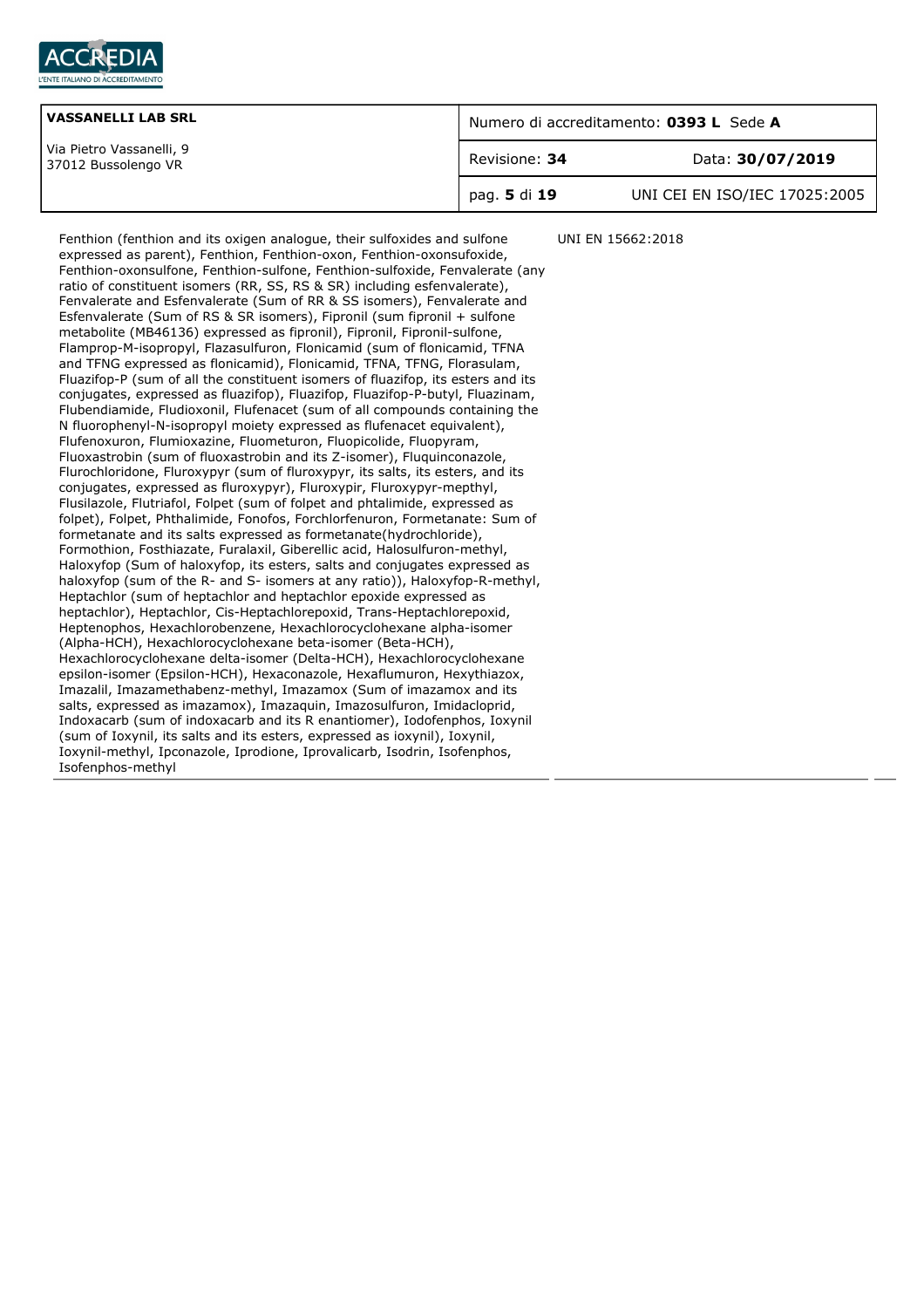

| <b>VASSANELLI LAB SRL</b>                       | Numero di accreditamento: 0393 L Sede A |                               |
|-------------------------------------------------|-----------------------------------------|-------------------------------|
| Via Pietro Vassanelli, 9<br>37012 Bussolengo VR | Revisione: 34                           | Data: 30/07/2019              |
|                                                 | pag. 6 di 19                            | UNI CEI EN ISO/IEC 17025:2005 |

Isopropalin, Isoproturon, Isopyrazam, Isoxaben, Isoxaflutole (sum of isoxaflutole and its diketonitrile-metabolite, expressed as isoxaflutole), Isoxaflutole, Isoxaflutole RPA 202248, Kresoxim-methyl, Lambda-cyhalothrin (includes gamma-cyhalothrin) (sum of R,S and S,R isomers), Lenacil, Lindane (Gamma-isomer of hexachlorocyclohexane (HCH)), Linuron, Lufenuron (any ratio of constituent isomers), Malathion (sum of malathion and malaoxon expressed as malathion), Malaoxon, Malathion, Mandipropamid, Matrine, MCPA and MCPB (MCPA, MCPB including their salts, esters and conjugates expressed as MCPA), MCPA, MCPB, Mecarbam, Mecoprop (sum of mecoprop-p and mecoprop expressed as mecoprop), Mepanipyrim, Mepiquat (sum of mepiquat and its salts, expressed as mepiquat chloride), Mepronil, Meptyldinocap (sum of 2,4 DNOPC and 2,4 DNOP expressed as meptyldinocap), Meptyldinocap (2,4 DNOPC), 2,4-DNOP-6-Meptyl (2,4 DNOP), Mesosulfuron-methyl, Mesotrione, Metalaxyl and metalaxyl-M (metalaxyl including other mixtures of constituent isomers including metalaxyl-M (sum of isomers)), Metaldehyde, Metaflumizone (sum of E- and Z- isomers), Metamitron, Metazachlor, Metconazole (sum of isomers), Methamidophos, Methidathion, Methiocarb (sum of methiocarb and methiocarb sulfoxide and sulfone, expressed as methiocarb), Methiocarb, Methiocarb-sulfone, Methiocarb-sulfoxide, Metolachlor and S-metolachlor (metolachlor including other mixtures of constituent isomers including S-metolachlor (sum of isomers)), Methomyl, Methoxyfenozide, Metobromuron, Metolcarb, Metoxuron, Metrafenone, Metribuzin, Metsulfuron-methyl, Mevinphos (sum of E- and Z-isomers), Milbemectin (sum of milbemycin A4 and milbemycin A3, expressed as milbemectin), Milbemycin-A3, Milbemycin-A4, Monocrotophos, Monolinuron, Monuron, Myclobutanil, Naled, Napropamide, Nicosulfuron, Nitenpyram, Nitrofen, Nuarimol, Omethoate, Orthosulfamuron, Oryzalin, Oxadiazon, Oxadixyl, Oxamyl, Oxasulfuron, Oxathiapiprolin, Oxydemeton-methyl (sum of oxydemeton-methyl and demeton-S-methylsulfone expressed as oxydemeton-methyl), Demeton-S-methylsulfone, Demeton-S-methylsulfoxide, Oxyfluorfen, Paclobutrazol, Paraoxon, Parathion, Parathion-methyl (sum of Parathion-methyl and paraoxon-methyl expressed as Parathion-methyl), Parathion-methyl , Paraoxon-methyl, Pencycuron, Penconazole, Pendimethalin, Penoxsulam, Penthiopyrad, Permethrin (sum of isomers), Perthan, Pethoxamid, UNI EN 15662:2018

Morpholine, Diethanolamine, Triethanolamine CVUA EU RL-SRM QuPPe Vers 10 met 7 2019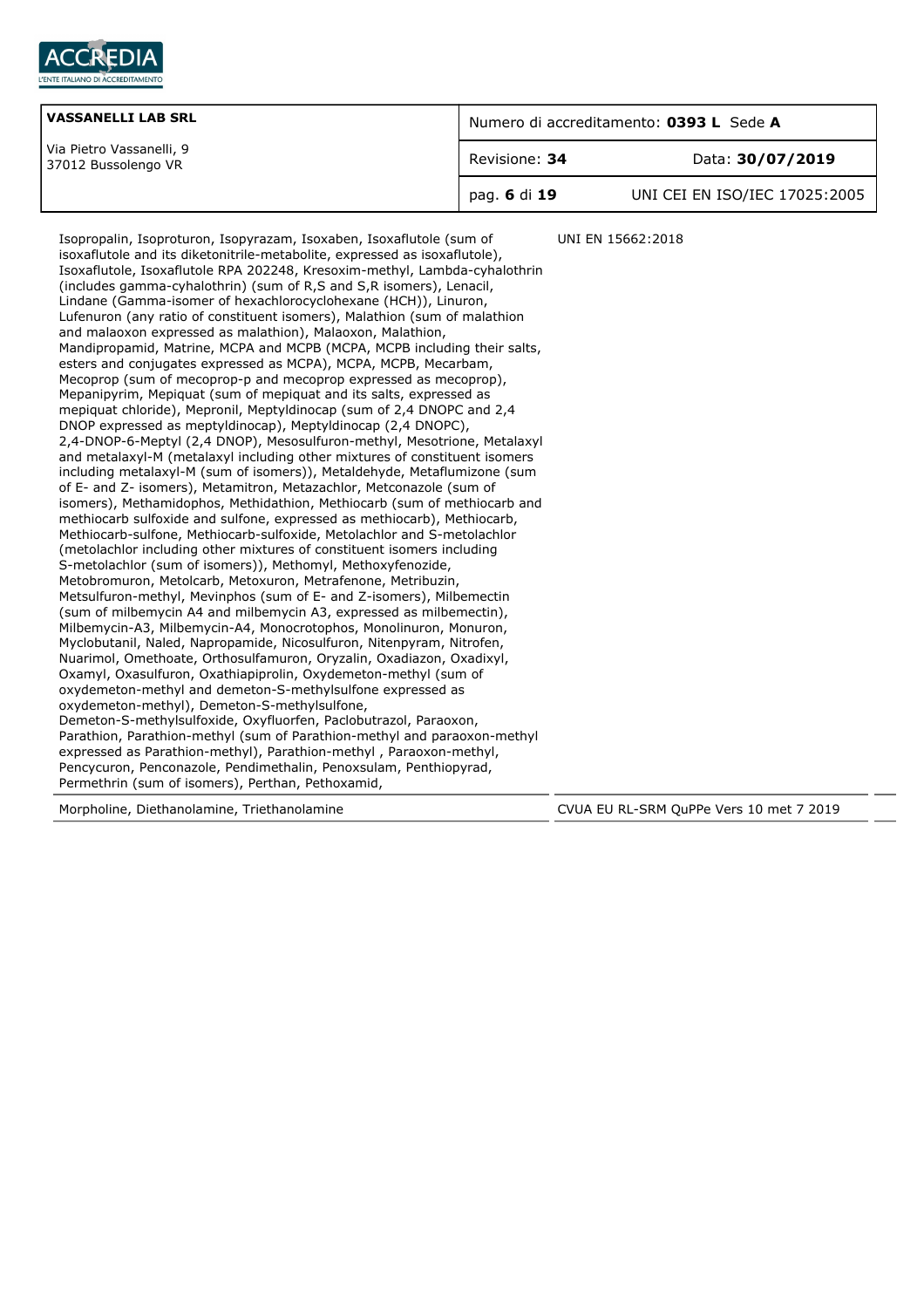

| <b>VASSANELLI LAB SRL</b>                       | Numero di accreditamento: 0393 L Sede A |                               |
|-------------------------------------------------|-----------------------------------------|-------------------------------|
| Via Pietro Vassanelli, 9<br>37012 Bussolengo VR | Revisione: 34                           | Data: 30/07/2019              |
|                                                 | pag. 7 di 19                            | UNI CEI EN ISO/IEC 17025:2005 |

| Phenmedipham, Phenthoate, Phorate (sum of phorate, its oxygen analogue<br>and their sulfones expressed as phorate), Phorate, Phorate-oxon,<br>Phorate-sulfone, Phorate-sulfoxide, Phosalone, Phosphamidon, Phosmet<br>(phosmet and phosmet oxon expressed as phosmet), Phosmet,<br>Phosmet-oxon, Phoxim, Picloram, Picolinafen, Picoxystrobin, Piperonyl<br>butoxide, Pirimicarb, Desmethyl-pirimicarb, Pirimiphos-ethyl,<br>Pirimiphos-methyl, Prochloraz (sum of prochloraz and its metabolites<br>containing the 2,4,6-Trichlorophenol moiety expressed as prochloraz),<br>Prochloraz, 2,4,6-Trichlorophenol, Procymidone, Profenofos, Profoxydim,<br>Prohexadione (prohexadione (acid) and its salts expressed as<br>prohexadione-calcium), Promecarb, Prometon, Prometryn, Propachlor:<br>oxalinic derivate of propachlor, expressed as propachlor, Propamocarb (Sum<br>of propamocarb and its salts, expressed as propamocarb), Propanil,<br>Propaquizafop, Propargite, Propazine, Propetamphos, Propham,<br>Propiconazole (sum of isomers), Propoxur, Propoxycarbazone, Propyzamide,<br>Proquinazid, Prosulfocarb, Prosulfuron, Prothioconazole:<br>prothioconazole-desthio (sum of isomers), Prothioconazole, Prothioconazole<br>Desthio, Prothiofos, Pymetrozine, Pyraclostrobin, Pyraflufen-ethyl,<br>Pyrazophos, Pyrethrins, Pyridaben, Pyridafol<br>(6-chloro-4-hydroxy-3-phenylpyridazin), Pyridalyl, Pyridaphenthion, Pyridate,<br>Pyridate (sum of pyridate, its hydrolysis product CL 9673<br>(6-chloro-4-hydroxy-3-phenylpyridazin) and hydrolysable conjugates of CL<br>9673 expressed as pyridate), Pyrifenox, Pyrimethanil, Pyriofenone,<br>Pyriproxyfen, Pyroxsulam, Quinalphos, Quinclorac, Quinoxyfen, Quintozene<br>(sum of quintozene and pentachloro-aniline expressed as quintozene),<br>Quintozene, Pentachloroaniline, Quizalofop, incl. quizalfop-P, Rimsulfuron,<br>Rotenone, Sedaxane, Silthiofam, Simazine, Simetryn, Spinetoram<br>(XDE-175), Spinosad (spinosad, sum of spinosyn A and spinosyn D),<br>Spinosyn A, Spinosyn D, Spirodiclofen, Spiromesifen, Spirotetramat and its 4<br>metabolites BYI08330-enol, BYI08330-ketohydroxy,<br>BYI08330-monohydroxy, and BYI08330 enol-glucoside, expressed as<br>spirotetramat, Spirotetramat, Spirotetramat BYI 03380-enol, Spirotetramat<br>BYI 03380-ketohydroxy, Spirotetramat BYI 03380-monohydroxy,<br>Spirotetramat BYI 03380-enol-glucoside | UNI EN 15662:2018 |
|-------------------------------------------------------------------------------------------------------------------------------------------------------------------------------------------------------------------------------------------------------------------------------------------------------------------------------------------------------------------------------------------------------------------------------------------------------------------------------------------------------------------------------------------------------------------------------------------------------------------------------------------------------------------------------------------------------------------------------------------------------------------------------------------------------------------------------------------------------------------------------------------------------------------------------------------------------------------------------------------------------------------------------------------------------------------------------------------------------------------------------------------------------------------------------------------------------------------------------------------------------------------------------------------------------------------------------------------------------------------------------------------------------------------------------------------------------------------------------------------------------------------------------------------------------------------------------------------------------------------------------------------------------------------------------------------------------------------------------------------------------------------------------------------------------------------------------------------------------------------------------------------------------------------------------------------------------------------------------------------------------------------------------------------------------------------------------------------------------------------------------------------------------------------------------------------------------------------------------------------------------------------------------------------------------------------------------------------------------------------------------------------------------------------------------------|-------------------|
| Spiroxamine (sum of isomers), Sulcotrione, Sulfallate, Sulfosulfuron,<br>Sulfotep, Sulfoxaflor (sum of isomers), Tau-Fluvalinate, Tebuconazole,<br>Tebufenozide, Tebufenpyrad, Tebupirimifos, Tecnazene, Teflubenzuron,<br>Tefluthrin, Tembotrione, Tepraloxydim, Terbufos, Terbumeton,<br>Terbuthylazine, Terbutryn, Tetrachlorvinphos, Tetraconazole, Tetradifon,<br>Tetramethrin, Thiabendazole, Thiacloprid, Thiamethoxam,<br>Thiencarbazone-methyl, Thifensulfuron-methyl, Thiobencarb (4-chlorobenzyl<br>methyl sulfone), Thiodicarb, Thionazin, Thiophanate-methyl, Thiram<br>(expressed as thiram), Tiocarbazil, Tolclofos-methyl, Tolylfluanid (Sum of<br>tolylfluanid and dimethylaminosulfotoluidide expressed as tolylfluanid),<br>Tolylfluanid, Dimethylaminosulfotoluidide (DMST), Tralkoxydim,<br>Tralomethrin, Triadimefon, Triadimenol (any ratio of constituent isomers),<br>Tri-allate, Triasulfuron, Triazamate, Triazophos, Tribenuron-methyl,<br>Trichlorfon, Triclopyr, Tricyclazole, Trifloxystrobin, Triflumizole: Triflumizole<br>and metabolite<br>FM-6-1(N-(4-chloro-2-trifluoromethylphenyl)-n-propoxyacetamidine),<br>expressed as Triflumizole, Triflumizole,<br>FM-6-1(N-(4-chloro-2-trifluoromethylphenyl)-n-propoxyacetamidine),<br>Triflumuron, Trifluralin, Triforine, Triflusulfuron methyl, Trinexapac (sum of<br>trinexapac (acid) and its salts, expressed as trinexapac), Triticonazole,<br>Tritoculfuron Valifonalato Vamidathion Vinclezolin Zovamido                                                                                                                                                                                                                                                                                                                                                                                                                                                                                                                                                                                                                                                                                                                                                                                                                                                                                                                                    | UNI EN 15662:2018 |

## Tritosulfuron, Valifenalate, Vamidothion, Vinclozolin, Zoxamide

### **Alimenti di origine vegetale e loro prodotti trasformati e derivati/Food of plant origin and their processed products and derivatives**

| Denominazione della prova / Campi di prova    | Metodo di prova                             | 0&I |
|-----------------------------------------------|---------------------------------------------|-----|
| Cadmio, Cromo, Piombo/Cadmium, Chromium, Lead | UNI EN 13805:2014 +<br>UNI EN 14083:2003    |     |
| Rame/Copper                                   | Rapporti ISTISAN 1996/34 pag $85 +$ pag 119 |     |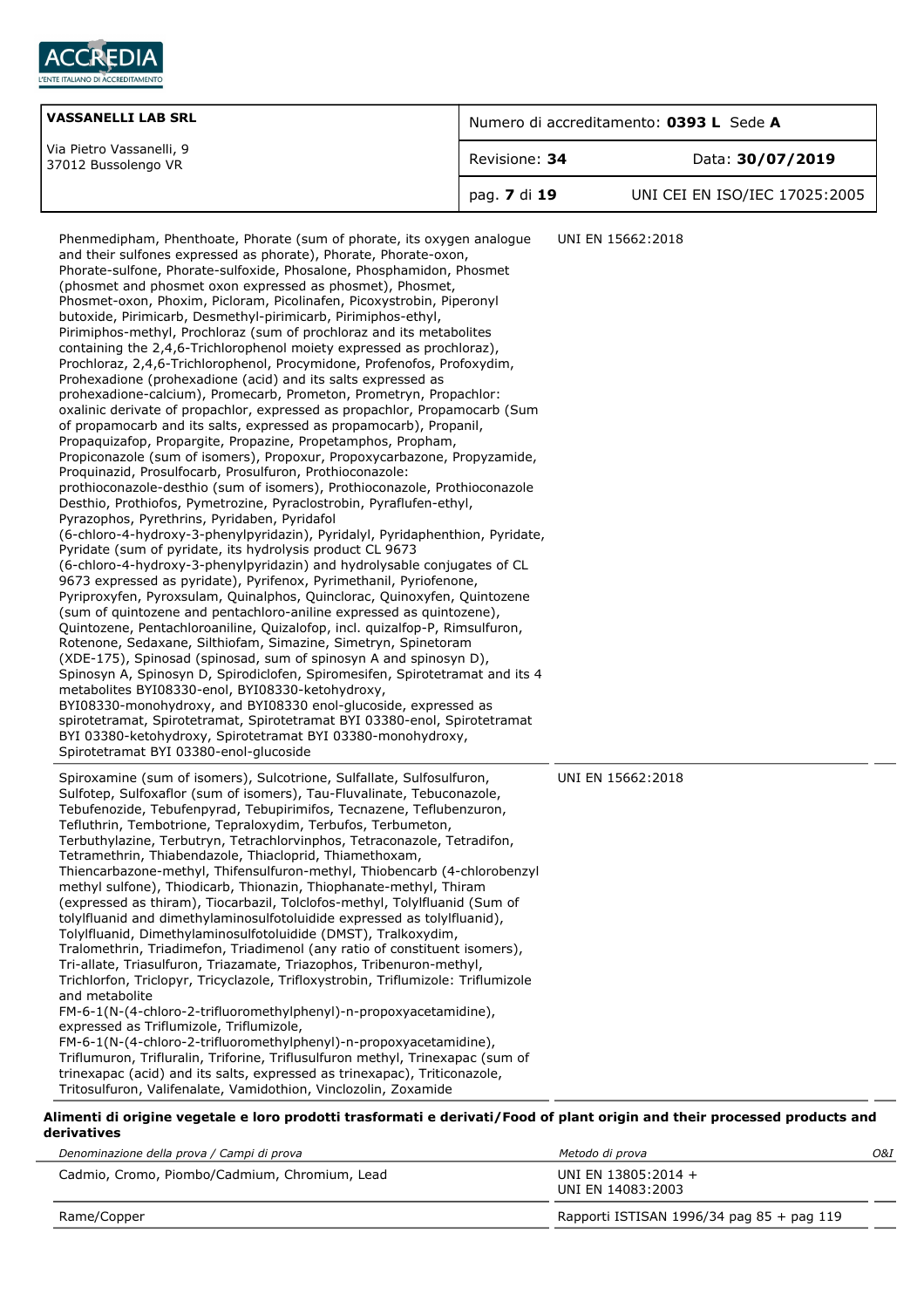

| <b>VASSANELLI LAB SRL</b>                       | Numero di accreditamento: 0393 L Sede A |                               |
|-------------------------------------------------|-----------------------------------------|-------------------------------|
| Via Pietro Vassanelli, 9<br>37012 Bussolengo VR | Revisione: 34                           | Data: 30/07/2019              |
|                                                 | pag. 8 di 19                            | UNI CEI EN ISO/IEC 17025:2005 |

## **Alimenti non grassi/Non fatty foods**

| Denominazione della prova / Campi di prova                                                                                                                                                                                                                                                                                                                                                                             | Metodo di prova                                                                                                    | O&I |
|------------------------------------------------------------------------------------------------------------------------------------------------------------------------------------------------------------------------------------------------------------------------------------------------------------------------------------------------------------------------------------------------------------------------|--------------------------------------------------------------------------------------------------------------------|-----|
| Dithiocarbamates (dithiocarbamates expressed as CS2, including maneb,<br>mancozeb, metiram, propineb, thiram and ziram)                                                                                                                                                                                                                                                                                                | UNI EN 12396-2:1999                                                                                                |     |
| <b>Bevande spiritose/Spirit drinks</b>                                                                                                                                                                                                                                                                                                                                                                                 |                                                                                                                    |     |
| Denominazione della prova / Campi di prova                                                                                                                                                                                                                                                                                                                                                                             | Metodo di prova                                                                                                    | O&I |
| Acidità totale, Acidità fissa, Acidità volatile/Total acidity, Fixed acidity,<br>Volatile Acidity                                                                                                                                                                                                                                                                                                                      | Reg CE 2870/2000 19/12/2000 GU CE L333<br>29/12/2000 All III.3 Reg UE 635/2016<br>22/04/2016 GU UE L108 23/04/2016 |     |
| Dibutyl phthalate (DBP), Bis (2-ethylhexyl) phthalate (DEHP), Butyl benzyl<br>phthalate (BBP), Di-isobutyl phthalate (DiBP)                                                                                                                                                                                                                                                                                            | Risoluzione OIV OENO 521 2013                                                                                      |     |
| Estratto secco totale/Total dry extract                                                                                                                                                                                                                                                                                                                                                                                | OIV-MA-BS-10 R2009                                                                                                 |     |
| Massa volumica a 20 °C e Densità relativa a 20 °C/Density (20°C)                                                                                                                                                                                                                                                                                                                                                       | OIV-MA-BS-06 R2009                                                                                                 |     |
| Sostanze volatili e metanolo (Metanolo, 1-Propanolo, 2-Metil, 1-Propanolo,<br>2-Metil, 1-Butanolo, 3-Metil, 1-Butanolo, Acetato di etile, 1-Butanolo,<br>2-Butanolo, Acetaldeide, Acetale)/Volatile substances and methanol<br>(Methanol, Propan-1-ol, 2-methylpropan-1-ol, 2-methyl-butan-1-ol,<br>3-methyl-butan-1-ol, Ethyl acetate, butan-1-ol, butan-2-ol, ethanal<br>(acetaldehyde), 1,1-diethoxyethane (acetal) | Reg CE 2870/2000 19/12/2000 GU CE L333<br>29/12/2000 All III                                                       |     |
| Titolo alcolometrico volumico/Real alcoholic strength                                                                                                                                                                                                                                                                                                                                                                  | Reg CE 2870/2000 19/12/2000 GU CE L333<br>29/12/2000 All I App I + App II met B                                    |     |
| <b>Birra/Beer</b>                                                                                                                                                                                                                                                                                                                                                                                                      |                                                                                                                    |     |
| Denominazione della prova / Campi di prova                                                                                                                                                                                                                                                                                                                                                                             | Metodo di prova                                                                                                    | O&I |
| Acidità totale/Total acidity                                                                                                                                                                                                                                                                                                                                                                                           | DM 21/09/1970 SO GU nº 105 28/04/1971 Met<br>8                                                                     |     |
| Acidità volatile/Volatile Acidity                                                                                                                                                                                                                                                                                                                                                                                      | DM 21/09/1970 SO GU nº 105 28/04/1971 Met<br>9                                                                     |     |
| Ceneri e alcalinità delle ceneri /Ash and Alkalinity of ash                                                                                                                                                                                                                                                                                                                                                            | DM 21/09/1970 SO GU nº 105 28/04/1971 Met<br>10                                                                    |     |
| Estratto (da calcolo)/Extract (by calculation)                                                                                                                                                                                                                                                                                                                                                                         | DM 21/09/1970 SO GU nº 105 28/04/1971 Met<br>6                                                                     |     |
| Grado alcolico/Alcoholic strength                                                                                                                                                                                                                                                                                                                                                                                      | DM 21/09/1970 SO GU nº 105 28/04/1971 Met<br>5                                                                     |     |
| Grado saccarometrico (da calcolo)/Original Exctract (Plato - by calculation)                                                                                                                                                                                                                                                                                                                                           | DM 21/09/1970 SO GU nº 105 28/04/1971 Met<br>7                                                                     |     |
| Limpidità /Limpidity                                                                                                                                                                                                                                                                                                                                                                                                   | DM 21/09/1970 SO GU nº 105 28/04/1971 Met<br>3                                                                     |     |
| Peso specifico a 20° C/Specific gravity at 20°C                                                                                                                                                                                                                                                                                                                                                                        | DM 21/09/1970 SO GU nº 105 28/04/1971 Met<br>4                                                                     |     |
| Cereali e derivati/Cereals and their processed products                                                                                                                                                                                                                                                                                                                                                                |                                                                                                                    |     |
| Denominazione della prova / Campi di prova                                                                                                                                                                                                                                                                                                                                                                             | Metodo di prova                                                                                                    | O&I |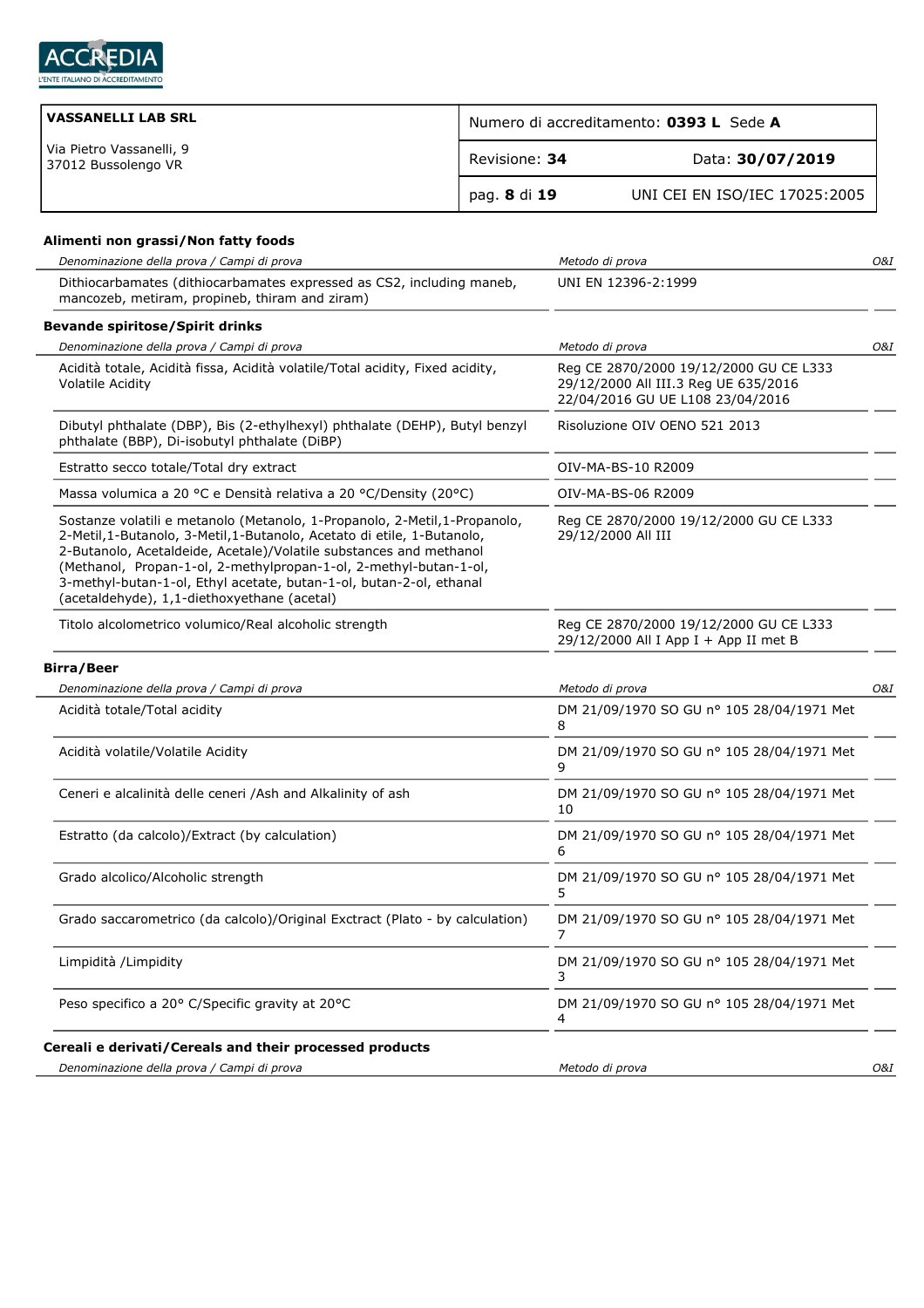

| <b>VASSANELLI LAB SRL</b><br>Numero di accreditamento: 0393 L Sede A                                                                                                                                                                                                                                                                                                                                                                                                                                                                                                                                                                                                                          |              |                               |  |
|-----------------------------------------------------------------------------------------------------------------------------------------------------------------------------------------------------------------------------------------------------------------------------------------------------------------------------------------------------------------------------------------------------------------------------------------------------------------------------------------------------------------------------------------------------------------------------------------------------------------------------------------------------------------------------------------------|--------------|-------------------------------|--|
| Via Pietro Vassanelli, 9<br>Revisione: 34<br>37012 Bussolengo VR                                                                                                                                                                                                                                                                                                                                                                                                                                                                                                                                                                                                                              |              | Data: 30/07/2019              |  |
|                                                                                                                                                                                                                                                                                                                                                                                                                                                                                                                                                                                                                                                                                               | pag. 9 di 19 | UNI CEI EN ISO/IEC 17025:2005 |  |
| Aflatossina B1, Aflatossina B2, Aflatossina G1, Aflatossina G2, Aflatossine<br>totali (B1, B2, G1, G2) (da calcolo), Ocratossina A, Deossinivalenolo,<br>Fumonisina B1, Fumonisina B2 + Fumonisina B1 + Fumonisina B2 (da<br>calcolo), Zearalenone (ZEA)/ Aflatoxin B1, Aflatoxin B2, Aflatoxin G1,<br>Aflatoxin G2, Aflatoxins sum (B1, B2, G1, G2), (by calculation), Ochratoxin A<br>(OTA), Deoxynivalenol (DON), Fumonisin B1, Fumonisin B2, Fumonisin B1 +<br>Fumonisin B2 (by calculation), Zearalenon Aflatoxins B1, B2, G1, G2 > 0, 5<br>$\mu q/Kq$ ;<br>Ochratoxin $A > 0.5$ ug/Kg;<br>Deoxynivalenol $>$ 50 µg/Kg;<br>Fumonisins $B1,B2 > 100 \mu g/Kg$ ;<br>Zearalenon $>$ 5 µg/Kg |              | POP 379 rev. 1 2018           |  |
| Cereali, frutti in guscio e prodotti derivati/Cereal, Nuts and by products.                                                                                                                                                                                                                                                                                                                                                                                                                                                                                                                                                                                                                   |              |                               |  |
| Denominazione della prova / Campi di prova                                                                                                                                                                                                                                                                                                                                                                                                                                                                                                                                                                                                                                                    |              | O&I<br>Metodo di prova        |  |
| Aflatossina B1, Aflatossina B2, Aflatossina G1, Aflatossina G2,<br>Aflatossine totali (B1, B2, G1, G2) (da calcolo)/Aflatoxin B1, Aflatoxin B2,<br>Aflatoxin G1, Aflatoxin G2, Aflatoxins sum (B1, B2, G1, G2), (by calculation)                                                                                                                                                                                                                                                                                                                                                                                                                                                              |              | UNI EN ISO 16050:2011         |  |
| Mosti concentrati rettificati/Rectified concentrated<br>grape must                                                                                                                                                                                                                                                                                                                                                                                                                                                                                                                                                                                                                            |              |                               |  |
| Denominazione della prova / Campi di prova                                                                                                                                                                                                                                                                                                                                                                                                                                                                                                                                                                                                                                                    |              | Metodo di prova<br>O&I        |  |
| Acidità totale/Total acidity                                                                                                                                                                                                                                                                                                                                                                                                                                                                                                                                                                                                                                                                  |              | OIV-MA-F1-05 R2011            |  |
| Anidride solforosa totale/Total sulphur dioxide                                                                                                                                                                                                                                                                                                                                                                                                                                                                                                                                                                                                                                               |              | OIV-MA-F1-07 R2011            |  |
| Caratteristiche cromatiche/Chromatic properties                                                                                                                                                                                                                                                                                                                                                                                                                                                                                                                                                                                                                                               |              | OIV-MA-F1-08 R2011            |  |
| Cationi totali/Total cations                                                                                                                                                                                                                                                                                                                                                                                                                                                                                                                                                                                                                                                                  |              | OIV-MA-F1-09 R2012            |  |
| Conduttività/Conductivity                                                                                                                                                                                                                                                                                                                                                                                                                                                                                                                                                                                                                                                                     |              | OIV-MA-F1-01 R2011            |  |
| Idrossimetilfurfurale/Hydroxymethylfurfural (HMF)                                                                                                                                                                                                                                                                                                                                                                                                                                                                                                                                                                                                                                             |              | OIV-MA-F1-02 R2011            |  |
| Indice di Folin-Ciocalteu/Folin-Ciocalteu Index (IFC)                                                                                                                                                                                                                                                                                                                                                                                                                                                                                                                                                                                                                                         |              | OIV-MA-F1-13 R2015            |  |
| Meso-inositolo, Scillo-inositolo, Saccarosio/Meso-inositol, Scyllo-inositol,<br>Sucrose                                                                                                                                                                                                                                                                                                                                                                                                                                                                                                                                                                                                       |              | OIV-MA-F1-12 R2015            |  |
| pH                                                                                                                                                                                                                                                                                                                                                                                                                                                                                                                                                                                                                                                                                            |              | OIV-MA-F1-06 R2011            |  |
| Mosti concentrati, Mosti concentrati rettificati/Concentrated grape must, Rectified concentrated grape must                                                                                                                                                                                                                                                                                                                                                                                                                                                                                                                                                                                   |              |                               |  |
|                                                                                                                                                                                                                                                                                                                                                                                                                                                                                                                                                                                                                                                                                               |              |                               |  |
| Denominazione della prova / Campi di prova                                                                                                                                                                                                                                                                                                                                                                                                                                                                                                                                                                                                                                                    |              | Metodo di prova<br>O&I        |  |
| Titolo alcolometrico volumico effettivo/Acquired alcoholic strength                                                                                                                                                                                                                                                                                                                                                                                                                                                                                                                                                                                                                           |              | OIV-MA-F1-03 R2011            |  |
| Mosti, Mosti concentrati, Mosti concentrati rettificati/Grape must, Concentrated grape must, Rectified concentrated grape<br>must                                                                                                                                                                                                                                                                                                                                                                                                                                                                                                                                                             |              |                               |  |
| Denominazione della prova / Campi di prova                                                                                                                                                                                                                                                                                                                                                                                                                                                                                                                                                                                                                                                    |              | O&I<br>Metodo di prova        |  |
| Tenore zuccherino (Grado rifrattometrico Brix)/Sugar concentration<br>(Refractive index at 20°C)                                                                                                                                                                                                                                                                                                                                                                                                                                                                                                                                                                                              |              | OIV-MA-AS2-02 R2012           |  |

**Oli d'oliva/Olive oils**

| <b>UIL &amp; UILVA, UILVE UILS</b>         |                                                                                                                               |     |
|--------------------------------------------|-------------------------------------------------------------------------------------------------------------------------------|-----|
| Denominazione della prova / Campi di prova | Metodo di prova                                                                                                               | O&I |
| Acidità/Acidity                            | Reg CEE 2568/1991 11/07/1991 GU CEE<br>L248 05/09/1991 All II<br>Reg UE 1227/2016 27/07/2016 GU UE L202/7<br>28/07/2016 All I |     |
|                                            |                                                                                                                               |     |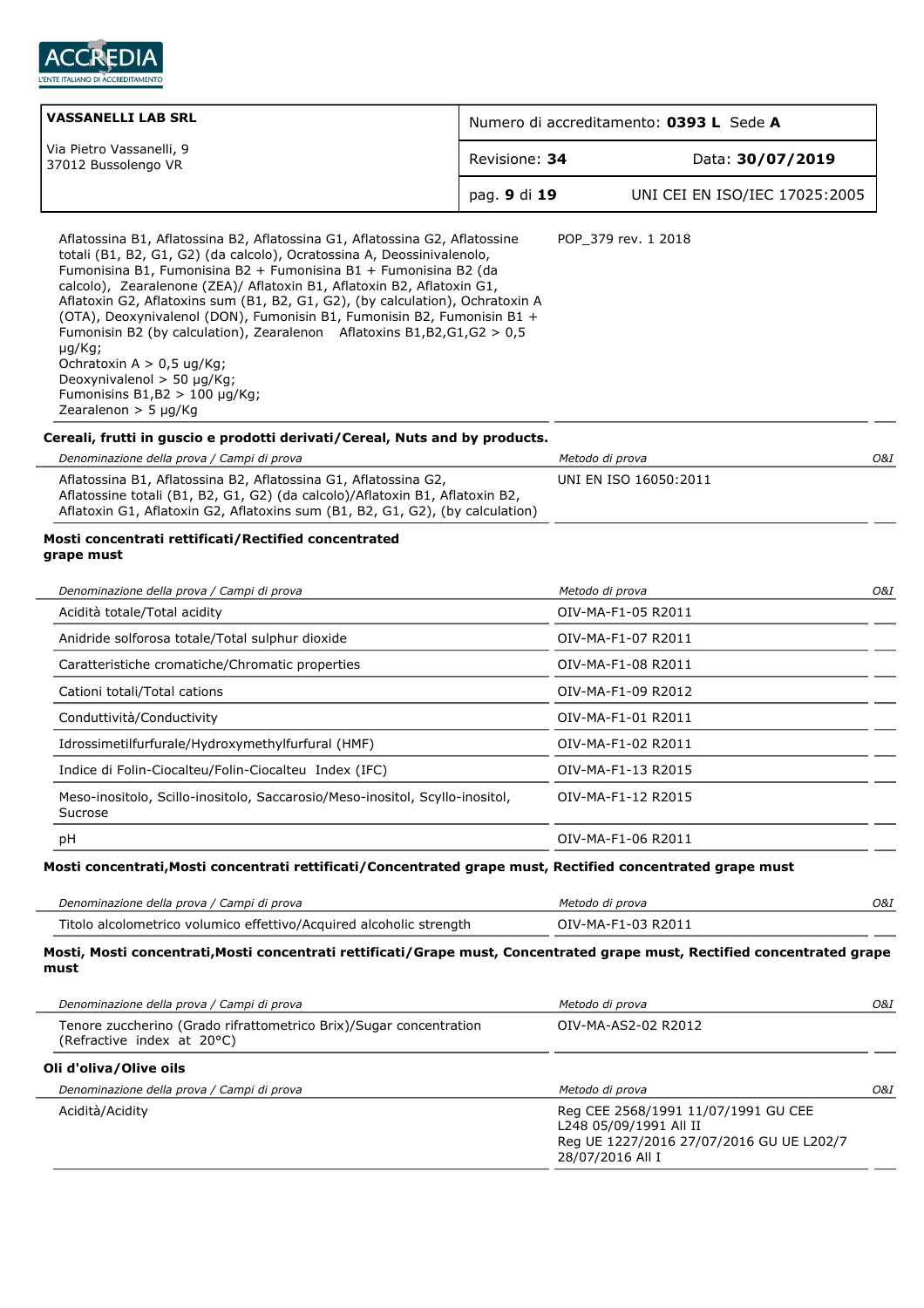

| <b>VASSANELLI LAB SRL</b>                                                                                                                                                                                                                                                                                                             | Numero di accreditamento: 0393 L Sede A |                                                                                                                                  |     |
|---------------------------------------------------------------------------------------------------------------------------------------------------------------------------------------------------------------------------------------------------------------------------------------------------------------------------------------|-----------------------------------------|----------------------------------------------------------------------------------------------------------------------------------|-----|
| Via Pietro Vassanelli, 9<br>37012 Bussolengo VR                                                                                                                                                                                                                                                                                       | Revisione: 34                           | Data: 30/07/2019                                                                                                                 |     |
|                                                                                                                                                                                                                                                                                                                                       | pag. 10 di 19                           | UNI CEI EN ISO/IEC 17025:2005                                                                                                    |     |
| Analisi spettrofotometrica nell'ultravioletto/Spectrophotometric investigation<br>in the ultraviolet                                                                                                                                                                                                                                  |                                         | Reg CEE 2568/1991 11/07/1991 GU CEE<br>L248 05/09/1991 All IX<br>Reg UE 1833/2015 12/10/2015 GU UE L266/29<br>13/10/2015 All III |     |
| Esteri metilici degli acidi grassi/Fatty acid methyl esters                                                                                                                                                                                                                                                                           |                                         | Reg CEE 2568/1991 11/07/1991 GU CEE L248<br>05/09/1991 All X Reg UE 1833/2015<br>12/10/2015 GU UE L266/29 13/10/2015 All IV      |     |
| Numero di perossidi/Peroxide value                                                                                                                                                                                                                                                                                                    |                                         | Reg CEE 2568/1991 11/07/1991 GU CEE L248<br>05/09/1991 All III REG UE 1748/2016 GU CE<br>L273 08/10/2016 All I                   |     |
| Prodotti fitosanitari (mezzi tecnici) destinati alle colture biologiche: Microrganismi, Prodotti a base di rame, Prodotti a<br>base di zolfo, Prodotti a base di piretrine/ Crop protection products (technical means) for organic crops:<br>Micro-organisms, Copper-based products, Sulfur-based products, Pyrethrine-based products |                                         |                                                                                                                                  |     |
| Denominazione della prova / Campi di prova                                                                                                                                                                                                                                                                                            |                                         | Metodo di prova                                                                                                                  | 0&I |
| Fosetyl, Phosphonic acid (Phosphorous acid) (>0,1 mg/kg)                                                                                                                                                                                                                                                                              |                                         | POP 481 REV. 0 2019                                                                                                              |     |
| Riso (semigreggio e lavorato)/ Rice (husked and milled)                                                                                                                                                                                                                                                                               |                                         |                                                                                                                                  |     |
| Denominazione della prova / Campi di prova                                                                                                                                                                                                                                                                                            |                                         | Metodo di prova                                                                                                                  | O&I |
| Arsenico inorganico/Inorganic arsenic                                                                                                                                                                                                                                                                                                 |                                         | UNI CEN/TS 16731:2014                                                                                                            |     |
| Aflatossina B1, Aflatossina B2, Aflatossina G1, Aflatoxin G1, Aflatossina G2,<br>Aflatossine totali (B1, B2, G1, G2) (da calcolo),<br>Ocratossina A                                                                                                                                                                                   |                                         | POP 379 rev. 1 2018                                                                                                              |     |
| Aflatoxin B1, Aflatoxin B2, Aflatoxin G1, Aflatoxin G2, Aflatoxins sum (B1,<br>B2, G1, G2) (by calculation), Ochratoxin A (OTA)<br>Aflatoxins $B1,B2,G1,G2 > 0,5 \mu g/Kg;$<br>Ochratoxin A $> 0.5$ µg/Kg                                                                                                                             |                                         |                                                                                                                                  |     |
| Suoli agricoli (terreni)/Agricultural soils                                                                                                                                                                                                                                                                                           |                                         |                                                                                                                                  |     |
| Denominazione della prova / Campi di prova                                                                                                                                                                                                                                                                                            |                                         | Metodo di prova                                                                                                                  | O&I |
| pH in acqua/pH in water                                                                                                                                                                                                                                                                                                               |                                         | DM 13/09/1999 SO nº 185 GU nº 248<br>21/10/1999 Met III.1                                                                        |     |
| Vegetali e Prodotti vegetali/Vegetals and their processed products                                                                                                                                                                                                                                                                    |                                         |                                                                                                                                  |     |
| Denominazione della prova / Campi di prova                                                                                                                                                                                                                                                                                            |                                         | Metodo di prova                                                                                                                  | O&I |
| Bromuro inorganico totale/Total inorganic Bromide                                                                                                                                                                                                                                                                                     |                                         | CVUA EURL-SRM QuPPe Vers 10 met 1.4 2019                                                                                         |     |
| Nitrati, Nitriti/Nitrates, Nitrites                                                                                                                                                                                                                                                                                                   |                                         | UNI EN 12014-2:2018                                                                                                              |     |
| Vini bianchi/White wines                                                                                                                                                                                                                                                                                                              |                                         |                                                                                                                                  |     |
| Denominazione della prova / Campi di prova                                                                                                                                                                                                                                                                                            |                                         | Metodo di prova                                                                                                                  | O&I |
| Carbossimetilcellulosa (CMC)/Carboxymethyl cellulose (CMC)                                                                                                                                                                                                                                                                            |                                         | OIV-MA-AS315-22 R2010                                                                                                            |     |
| Vini, Mosti, Mosti concentrati, Mosti concentrati rettificati/Wine, Grape must, Concentrated grape must, Rectified<br>concentrated                                                                                                                                                                                                    |                                         |                                                                                                                                  |     |
| grape must                                                                                                                                                                                                                                                                                                                            |                                         |                                                                                                                                  |     |
| Denominazione della prova / Campi di prova                                                                                                                                                                                                                                                                                            |                                         | Metodo di prova                                                                                                                  | O&I |
| Ocratossina A/Ochratoxin A                                                                                                                                                                                                                                                                                                            |                                         | OIV-MA-AS315-10 R2011                                                                                                            |     |
| Vini, Mosti, Mosti concentrati/Wine, Grape must, Concentrated grape must                                                                                                                                                                                                                                                              |                                         |                                                                                                                                  |     |
| Denominazione della prova / Campi di prova                                                                                                                                                                                                                                                                                            |                                         | Metodo di prova                                                                                                                  | O&I |

Caratteristiche cromatiche/Chromatic Characteristics OIV-MA-AS2-07B R2009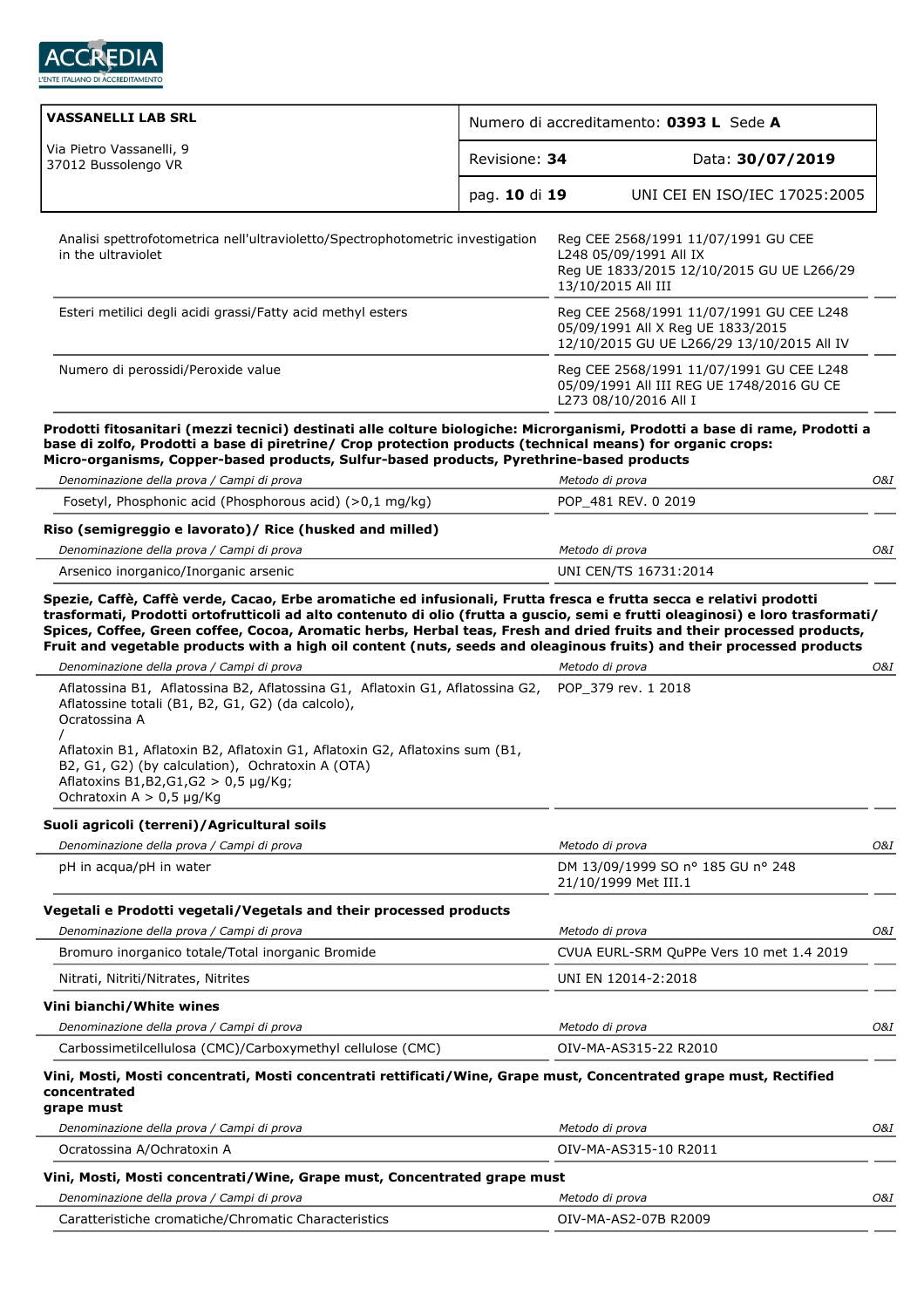

| <b>VASSANELLI LAB SRL</b>                       | Numero di accreditamento: 0393 L Sede A |                               |
|-------------------------------------------------|-----------------------------------------|-------------------------------|
| Via Pietro Vassanelli, 9<br>37012 Bussolengo VR | Revisione: 34                           | Data: 30/07/2019              |
|                                                 | pag. 11 di 19                           | UNI CEI EN ISO/IEC 17025:2005 |

## **Vini, Mosti, Sottoprodotti del sughero/Wine, Grape must, Cork by-products**

| Denominazione della prova / Campi di prova                                                                                                                                                                                                                                                                                                                                                                                                                                                                                                                                                                                                                                                                                                                                                                                                                                                                                                                                                                                                            | Metodo di prova                                                                                          | 0&I |
|-------------------------------------------------------------------------------------------------------------------------------------------------------------------------------------------------------------------------------------------------------------------------------------------------------------------------------------------------------------------------------------------------------------------------------------------------------------------------------------------------------------------------------------------------------------------------------------------------------------------------------------------------------------------------------------------------------------------------------------------------------------------------------------------------------------------------------------------------------------------------------------------------------------------------------------------------------------------------------------------------------------------------------------------------------|----------------------------------------------------------------------------------------------------------|-----|
| 2,4,6-Tricloroanisolo, 2,3,4,6-Tetracloroanisolo, 2,4,6-Tribromoanisolo,<br>Guaiacolo, Geosmina/ 2,4,6-Trichloroanisole, 2,3,4,6-Tetrachloroanisole,<br>2,4,6-Tribromoanisole, Guaiacol, Geosmin (2,4,6-Tricloroanisolo,<br>2,4,6-Tribromoanisolo (>0,2 ng/l o ng/g); 2,3,4,6-Tetracloroanisolo (>0,6<br>ng/l o ng/g); Guaiacolo (>2 µg/l o µg/g); Geosmina (>5 ng/l o ng/g))                                                                                                                                                                                                                                                                                                                                                                                                                                                                                                                                                                                                                                                                         | POP_149 rev. 5 2017                                                                                      |     |
| Vini, Mosti/Wine, Grape must                                                                                                                                                                                                                                                                                                                                                                                                                                                                                                                                                                                                                                                                                                                                                                                                                                                                                                                                                                                                                          |                                                                                                          |     |
| Denominazione della prova / Campi di prova                                                                                                                                                                                                                                                                                                                                                                                                                                                                                                                                                                                                                                                                                                                                                                                                                                                                                                                                                                                                            | Metodo di prova                                                                                          | O&I |
| Acidità fissa/Fixed acidity                                                                                                                                                                                                                                                                                                                                                                                                                                                                                                                                                                                                                                                                                                                                                                                                                                                                                                                                                                                                                           | OIV-MA-AS313-03 R2009                                                                                    |     |
| Acidità totale/Total acidity                                                                                                                                                                                                                                                                                                                                                                                                                                                                                                                                                                                                                                                                                                                                                                                                                                                                                                                                                                                                                          | OIV-MA-AS313-01 R2015                                                                                    |     |
| Acidità volatile (distillazione)/Volatile Acidity (distillation) (Acidità volatile<br>(distillazione) (>0,02 g/l))                                                                                                                                                                                                                                                                                                                                                                                                                                                                                                                                                                                                                                                                                                                                                                                                                                                                                                                                    | POP 161 rev. 3 2017                                                                                      |     |
| Acidità volatile/Volatile Acidity                                                                                                                                                                                                                                                                                                                                                                                                                                                                                                                                                                                                                                                                                                                                                                                                                                                                                                                                                                                                                     | OIV-MA-AS313-02 R2015                                                                                    |     |
| Acido malico, Acido lattico, Acido citrico, Acido tartarico, Acido acetico,<br>Glicerina/Malic acid, Lactic acid, Tartaric acid, Acetic acid, Glycerol                                                                                                                                                                                                                                                                                                                                                                                                                                                                                                                                                                                                                                                                                                                                                                                                                                                                                                | OIV-MA-AS313-04 R2009                                                                                    |     |
| Acido sorbico/Sorbic acid                                                                                                                                                                                                                                                                                                                                                                                                                                                                                                                                                                                                                                                                                                                                                                                                                                                                                                                                                                                                                             | OIV-MA-AS313-20 R2006                                                                                    |     |
| Ammine biogene: Cadaverina, Istamina, Putrescina, Tiramina/Biogenic<br>amines: Cadaverine, Histamine, Putrescine, Tyramine                                                                                                                                                                                                                                                                                                                                                                                                                                                                                                                                                                                                                                                                                                                                                                                                                                                                                                                            | OIV-MA-AS315-18 R2009                                                                                    |     |
| Anidride solforosa libera, anidride solforosa totale (distillazione)/Free Sulfur<br>Dioxide, Total Sulfur Dioxide (distillation) (Anidride solforosa libera (>1<br>mg/l), anidride solforosa totale (>2 mg/l))                                                                                                                                                                                                                                                                                                                                                                                                                                                                                                                                                                                                                                                                                                                                                                                                                                        | POP 156 rev. 3 2017                                                                                      |     |
| Anidride solforosa libera, anidride solforosa totale/Free Sulfur Dioxide, Total<br>Sulfur Dioxide                                                                                                                                                                                                                                                                                                                                                                                                                                                                                                                                                                                                                                                                                                                                                                                                                                                                                                                                                     | OIV-MA-AS323-04A1 R2018,<br>OIV-MA-AS323-04A2 R2018,<br>OIV-MA-AS323-04B R2009, OIV-MA-AS323-05<br>R2009 |     |
| Densità relativa, Titolo alcolometrico volumico effettivo, Zuccheri riduttori,<br>Titolo alcolometrico volumico totale (da calcolo), Estratto secco totale (da<br>calcolo), Estratto secco ridotto (da calcolo), Estratto non riduttore (da<br>calcolo), Acidità totale, Acidità volatile, pH (metodo automatizzato)/Specific<br>gravity at 20°C, Actual alcoholic strength by volume, Reducing sugars, Total<br>alcoholic strength by volume (calculation), Total dry extract (by calculation),<br>Reduced extract (by calculation), Sugar free extract (by calculation), Total<br>acidity, Volatile acidity, pH (automated method) (Densità relativa (0,989<br>-1,006 a 20°C), Titolo alcolometrico volumico effettivo (8,4 - 17,5 %vol),<br>Zuccheri riduttori (1,2 - 20,0 g/l), Titolo alcolometrico volumico totale<br>(calcolo %vol), Estratto secco totale (calcolo g/l), Estratto secco ridotto<br>(calcolo g/l), Estratto non riduttore (calcolo g/l), Acidità totale (3,7 - 11,2<br>g/l), Acidità volatile (0,1 - 1,2 g/l), pH (3,0 - 4,0)) | POP 155 rev. 5 2019                                                                                      |     |
| Diglucoside malvosidico (Ibridi Produttori Diretti) (qualitativo)/Malvidin<br>diglucoside (qualitative)                                                                                                                                                                                                                                                                                                                                                                                                                                                                                                                                                                                                                                                                                                                                                                                                                                                                                                                                               | OIV-MA-AS315-03 R2009                                                                                    |     |
| Estratto ridotto, Estratto non riduttore (da calcolo)/Reduced extract, Sugar<br>free extraxt (by calculation)                                                                                                                                                                                                                                                                                                                                                                                                                                                                                                                                                                                                                                                                                                                                                                                                                                                                                                                                         | OIV-MA-AS2-03B R2012 + OIV-MA-AS311-01A:<br>R2009                                                        |     |
| Estratto ridotto, Estratto non riduttore (da calcolo)/Reduced extract, Sugar<br>free extraxt (by calculation)                                                                                                                                                                                                                                                                                                                                                                                                                                                                                                                                                                                                                                                                                                                                                                                                                                                                                                                                         | OIV-MA-AS2-03B R2012 + OIV-MA-AS311-02 :<br>R2009                                                        |     |
| Estratto ridotto, Estratto non riduttore (da calcolo)/Reduced extract, Sugar<br>free extraxt (by calculation)                                                                                                                                                                                                                                                                                                                                                                                                                                                                                                                                                                                                                                                                                                                                                                                                                                                                                                                                         | OIV-MA-AS2-03B R2012 + OIV-MA-AS311-03 :<br>R2003                                                        |     |
| Estratto secco totale/Total dry matter                                                                                                                                                                                                                                                                                                                                                                                                                                                                                                                                                                                                                                                                                                                                                                                                                                                                                                                                                                                                                | OIV-MA-AS2-03B R2012                                                                                     |     |
| Ferro/Iron                                                                                                                                                                                                                                                                                                                                                                                                                                                                                                                                                                                                                                                                                                                                                                                                                                                                                                                                                                                                                                            | OIV-MA-AS322-05A R2009                                                                                   |     |
| Glucosio e Fruttosio/Glucose and Fructose                                                                                                                                                                                                                                                                                                                                                                                                                                                                                                                                                                                                                                                                                                                                                                                                                                                                                                                                                                                                             | OIV-MA-AS311-02 R2009                                                                                    |     |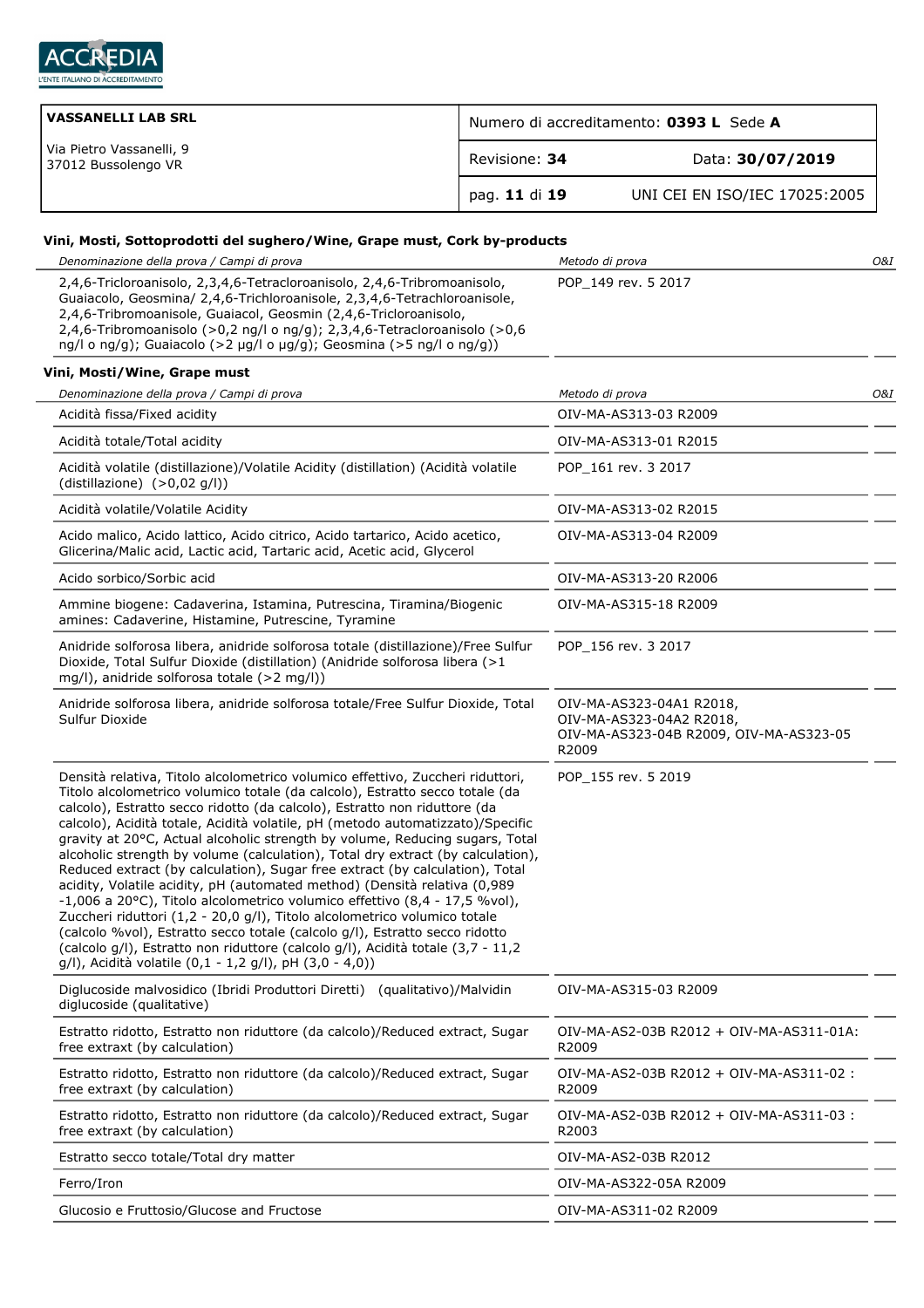

| <b>VASSANELLI LAB SRL</b>                       | Numero di accreditamento: 0393 L Sede A |                               |
|-------------------------------------------------|-----------------------------------------|-------------------------------|
| Via Pietro Vassanelli, 9<br>37012 Bussolengo VR | Revisione: 34                           | Data: 30/07/2019              |
|                                                 | pag. 12 di 19                           | UNI CEI EN ISO/IEC 17025:2005 |
|                                                 |                                         |                               |

Lieviti, batteri lattici, batteri acetici (Conta)/Enumeration of Yeast, Lactic acid OIV-MA-AS4-01 R2010 bacteria, acetic bacteria

| Massa volumica a 20 °C e Densità relativa a 20 °C /Density at 20°C and<br>specific gravity at 20°C                                                                                                                                                                                                                                                                                                                                                                                                                                                                                                     | OIV-MA-AS2-01A R2012 p.to 5                                   |
|--------------------------------------------------------------------------------------------------------------------------------------------------------------------------------------------------------------------------------------------------------------------------------------------------------------------------------------------------------------------------------------------------------------------------------------------------------------------------------------------------------------------------------------------------------------------------------------------------------|---------------------------------------------------------------|
| Metanolo/Methanol                                                                                                                                                                                                                                                                                                                                                                                                                                                                                                                                                                                      | OIV-MA-AS312-03A R2015                                        |
| pH                                                                                                                                                                                                                                                                                                                                                                                                                                                                                                                                                                                                     | OIV-MA-AS313-15 R2011                                         |
| Rame/Copper                                                                                                                                                                                                                                                                                                                                                                                                                                                                                                                                                                                            | OIV-MA-AS322-06 R2009                                         |
| Saggio di stabilità (qualitativo)/Stability test (qualitative)                                                                                                                                                                                                                                                                                                                                                                                                                                                                                                                                         | DM 12/03/1986 SO GU nº 161 14/07/1986 All<br>p.to III par 3.3 |
| Sostanze riducenti/Reducing substances                                                                                                                                                                                                                                                                                                                                                                                                                                                                                                                                                                 | OIV-MA-AS311-01A R2009                                        |
| Titolo alcolometrico volumico effettivo, Titolo alcolometrico volumico<br>potenziale (da calcolo), Titolo alcolometrico volumico totale (da calcolo),<br>Titolo alcolometrico massico effettivo, Titolo alcometrico massico potenziale<br>(da calcolo), Titolo alcolometrico massico totale (da calcolo)/Actual alcoholic<br>strength by volume, Potential alcoholic strength by volume (calculation),<br>Total alcoholic strength by volume (calculation), Actual alcoholic strength by<br>mass, Potential alcoholic strength by mass(calculation), Total alcoholic<br>strength by mass (calculation) | OIV-MA-AS312-01A R2016 All. 4B +<br>OIV-MA-AS311-02 R2009     |
| Zuccheri: fruttosio, glucosio, saccarosio e glicerolo/Sugars: fructose, glucose, OIV-MA-AS311-03 R2016<br>sucrose and glycerol                                                                                                                                                                                                                                                                                                                                                                                                                                                                         |                                                               |
| Vini/Wines                                                                                                                                                                                                                                                                                                                                                                                                                                                                                                                                                                                             |                                                               |
| Denominazione della prova / Campi di prova                                                                                                                                                                                                                                                                                                                                                                                                                                                                                                                                                             | O&I<br>Metodo di prova                                        |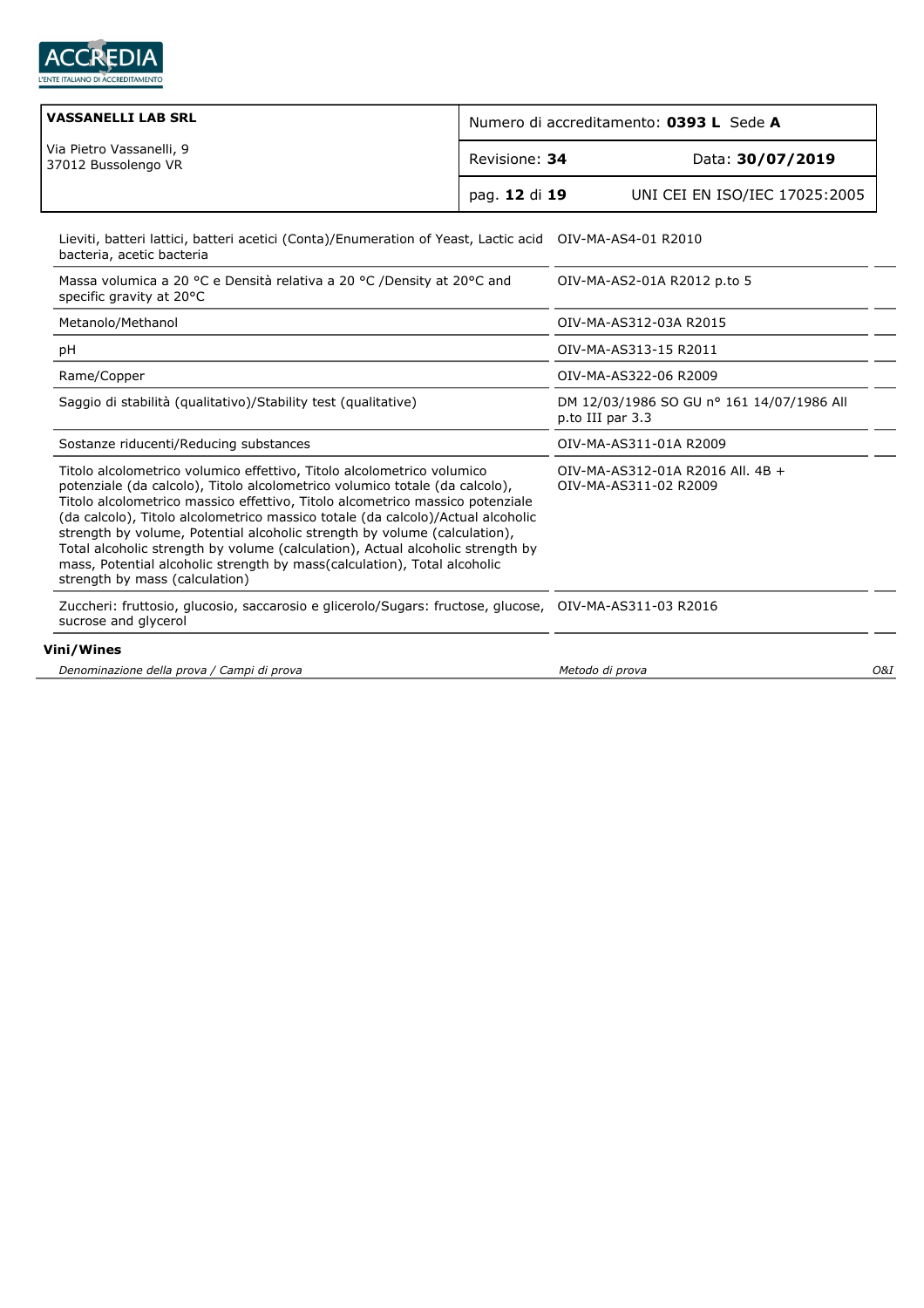

| <b>VASSANELLI LAB SRL</b>                       | Numero di accreditamento: 0393 L Sede A |                               |
|-------------------------------------------------|-----------------------------------------|-------------------------------|
| Via Pietro Vassanelli, 9<br>37012 Bussolengo VR | Revisione: 34                           | Data: 30/07/2019              |
|                                                 | pag. 13 di 19                           | UNI CEI EN ISO/IEC 17025:2005 |

| 1-Naphthylacetamide and 1-naphthylacetic acid (sum of<br>1-naphthylacetamide and 1-naphthylacetic acid and its salts, expressed as<br>1-naphythlacetic acid), 1-Naphthylacetic acid (NAA), Naphthalene acetamide<br>(NAD), 2-Naphthoxyacetic acid (NOA), 2-phenylphenol (sum of<br>2-phenylphenol and its conjugates, expressed as 2-phenylphenol), 2,4-D,<br>2,4-D (sum of 2,4-D, its salts, its esters and its conjugates, expressed as<br>2,4-D), 2,4-DB, 2,4-DB (sum of 2,4-DB, its salts, its esters and its<br>conjugates, expressed as 2,4-DB), 2,4-Dimethylanilin, 2,4,5-T, 2,4,5-T (sum<br>of $2,4,5$ -T, its salts and esters, expressed as $2,4,5$ -T),<br>4-chloro-3-methylphenol (4-Chloro-m-cresol), 6-Benzyladenine, Abamectin<br>(sum of avermectin B1a, avermectin B1b and delta-8,9 isomer of avermectin<br>B1a, expressed as avermectin B1a), Avermectin B1a, Avermectin B1a<br>delta-8,9 isomer, Avermectin B1b, Acephate, Acequinocyl, Acetamiprid,<br>Acetochlor, Acibenzolar- S- methyl (sum of acibenzolar- S- methyl and<br>acibenzolar acid (free and conjugated), expressed as acibenzolar- S-<br>methyl), Acibenzolar acid, Acibenzolar-S-methyl, Aclonifen, Acrinathrin,<br>Alachlor, Aldicarb (sum of aldicarb, its sulfoxide and its sulfone, expressed as<br>aldicarb), Aldicarb, Aldicarb-sulfone, Aldicarb-sulfoxide, Aldrin and Dieldrin<br>(Aldrin and dieldrin combined expressed as dieldrin), Aldrin, Dieldrin,<br>Ametoctradin, Ametryn, Amidosulfuron, Amisulbrom, Amitraz (amitraz<br>including the metabolites containing the 2,4 -dimethylaniline moiety<br>expressed as amitraz), Amitraz, 2,4-Dimethylaniline,<br>2,4-Dimethylphenylformamide (DMF),<br>N-2,4-Dimethylphenyl-N-methylformamidine (DMPF), Anthraquinone,<br>Atrazine, Desethyl-Atrazine, Desisopropyl-Atrazine, Azadirachtin,<br>Azimsulfuron, Azinphos-ethyl, Azinphos-methyl, Azocyclotin and Cyhexatin<br>(sum of azocyclotin and cyhexatin expressed as cyhexatin), Azoxystrobin,<br>Beflubutamid, Benalaxyl, Bendiocarb, Benfluralin, Bensufuron-methyl,<br>Bentazone, Bentazone (Sum of bentazone, its salts and 6-hydroxy (free and<br>conjugated) and 8-hydroxy bentazone (free and conjugated), expressed as<br>bentazone), Benthiavalicarb (Benthiavalicarb-isopropyl(KIF-230 R-L) and its<br>enantiomer (KIF-230 S-D) and its diastereomers(KIF-230 S-L and KIF-230<br>R-D), expressed as benthiavalicarb-isopropyl), Benthiavalicarb-Isopropyl,<br>Benzalkonium chloride (mixture of alkylbenzyldimethylammonium chlorides<br>with alkyl chain lengths of C8, C10, C12, C14, C16 and C18), Benzalkonium<br>Chloride n-C8, Benzalkonium Chloride n-C10, Benzalkonium Chloride n-C12,<br>Benzalkonium Chloride n-C14, Benzalkonium Chloride n-C16, Benzalkonium<br>Chloride n-C18 | OIV-MA-AS323-08 R2012 |
|----------------------------------------------------------------------------------------------------------------------------------------------------------------------------------------------------------------------------------------------------------------------------------------------------------------------------------------------------------------------------------------------------------------------------------------------------------------------------------------------------------------------------------------------------------------------------------------------------------------------------------------------------------------------------------------------------------------------------------------------------------------------------------------------------------------------------------------------------------------------------------------------------------------------------------------------------------------------------------------------------------------------------------------------------------------------------------------------------------------------------------------------------------------------------------------------------------------------------------------------------------------------------------------------------------------------------------------------------------------------------------------------------------------------------------------------------------------------------------------------------------------------------------------------------------------------------------------------------------------------------------------------------------------------------------------------------------------------------------------------------------------------------------------------------------------------------------------------------------------------------------------------------------------------------------------------------------------------------------------------------------------------------------------------------------------------------------------------------------------------------------------------------------------------------------------------------------------------------------------------------------------------------------------------------------------------------------------------------------------------------------------------------------------------------------------------------------------------------------------------------------------------------------------------------------------------------------------------------------------------------------------------------------------------------------------------------------------------------------------------------------------------------------------------------------|-----------------------|
| 1,2-Propandiolo, 1,3-Propandiolo, Etilenglicole, Dietilenglicole<br>/1,2-Propanediol, 1,3-Propanediol, Ethylen glycole, Diethylen glycole<br>(1,2-Propandiolo (>2,0 mg/l), 1,3-Propandiolo (>0,5 mg/l), Etilenglicole<br>$($ >0,5 mg/l), Dietilenglicole $($ >0,5 mg/l))                                                                                                                                                                                                                                                                                                                                                                                                                                                                                                                                                                                                                                                                                                                                                                                                                                                                                                                                                                                                                                                                                                                                                                                                                                                                                                                                                                                                                                                                                                                                                                                                                                                                                                                                                                                                                                                                                                                                                                                                                                                                                                                                                                                                                                                                                                                                                                                                                                                                                                                                 | POP_050 rev. 3 2018   |
| 3-metossipropano-1,2-dioli e gliceroli ciclici (3-metossi-1,2-propandiolo e<br>diglicerine cicliche)/3-methoxypropane-1,2-diol and cyclic glycerols<br>(3-methoxypropane-1,2-diol cyclic diglycerols)                                                                                                                                                                                                                                                                                                                                                                                                                                                                                                                                                                                                                                                                                                                                                                                                                                                                                                                                                                                                                                                                                                                                                                                                                                                                                                                                                                                                                                                                                                                                                                                                                                                                                                                                                                                                                                                                                                                                                                                                                                                                                                                                                                                                                                                                                                                                                                                                                                                                                                                                                                                                    | OIV-MA-AS315-15 R2007 |
| Acido metatartarico/Metatartaric acid                                                                                                                                                                                                                                                                                                                                                                                                                                                                                                                                                                                                                                                                                                                                                                                                                                                                                                                                                                                                                                                                                                                                                                                                                                                                                                                                                                                                                                                                                                                                                                                                                                                                                                                                                                                                                                                                                                                                                                                                                                                                                                                                                                                                                                                                                                                                                                                                                                                                                                                                                                                                                                                                                                                                                                    | OIV-MA-AS313-21 R2007 |
| Acido Shikimico/Shikimic acid                                                                                                                                                                                                                                                                                                                                                                                                                                                                                                                                                                                                                                                                                                                                                                                                                                                                                                                                                                                                                                                                                                                                                                                                                                                                                                                                                                                                                                                                                                                                                                                                                                                                                                                                                                                                                                                                                                                                                                                                                                                                                                                                                                                                                                                                                                                                                                                                                                                                                                                                                                                                                                                                                                                                                                            | OIV-MA-AS313-17 R2004 |
| Alcalinità delle ceneri/Alkalinity of ash                                                                                                                                                                                                                                                                                                                                                                                                                                                                                                                                                                                                                                                                                                                                                                                                                                                                                                                                                                                                                                                                                                                                                                                                                                                                                                                                                                                                                                                                                                                                                                                                                                                                                                                                                                                                                                                                                                                                                                                                                                                                                                                                                                                                                                                                                                                                                                                                                                                                                                                                                                                                                                                                                                                                                                | OIV-MA-AS2-05 R2009   |
| Allergeni: Caseina, Ovoalbumina/Allergens: Casein, Ovalbumin                                                                                                                                                                                                                                                                                                                                                                                                                                                                                                                                                                                                                                                                                                                                                                                                                                                                                                                                                                                                                                                                                                                                                                                                                                                                                                                                                                                                                                                                                                                                                                                                                                                                                                                                                                                                                                                                                                                                                                                                                                                                                                                                                                                                                                                                                                                                                                                                                                                                                                                                                                                                                                                                                                                                             | OIV-MA-AS315-23 R2012 |
| Alluminio, Bario, Calcio, Ferro, Magnesio, Manganese, Potassio, Rame, Sodio,<br>Stronzio, Zinco/Aluminium, Barium, Calcium, Iron, Magnesium, Manganese,<br>Potassium, Copper, Sodium, Strontium, Zinc                                                                                                                                                                                                                                                                                                                                                                                                                                                                                                                                                                                                                                                                                                                                                                                                                                                                                                                                                                                                                                                                                                                                                                                                                                                                                                                                                                                                                                                                                                                                                                                                                                                                                                                                                                                                                                                                                                                                                                                                                                                                                                                                                                                                                                                                                                                                                                                                                                                                                                                                                                                                    | OIV-MA-AS322-13 R2013 |
| Anidride carbonica/Carbone Dioxide                                                                                                                                                                                                                                                                                                                                                                                                                                                                                                                                                                                                                                                                                                                                                                                                                                                                                                                                                                                                                                                                                                                                                                                                                                                                                                                                                                                                                                                                                                                                                                                                                                                                                                                                                                                                                                                                                                                                                                                                                                                                                                                                                                                                                                                                                                                                                                                                                                                                                                                                                                                                                                                                                                                                                                       | OIV-MA-AS314-01 R2006 |
|                                                                                                                                                                                                                                                                                                                                                                                                                                                                                                                                                                                                                                                                                                                                                                                                                                                                                                                                                                                                                                                                                                                                                                                                                                                                                                                                                                                                                                                                                                                                                                                                                                                                                                                                                                                                                                                                                                                                                                                                                                                                                                                                                                                                                                                                                                                                                                                                                                                                                                                                                                                                                                                                                                                                                                                                          |                       |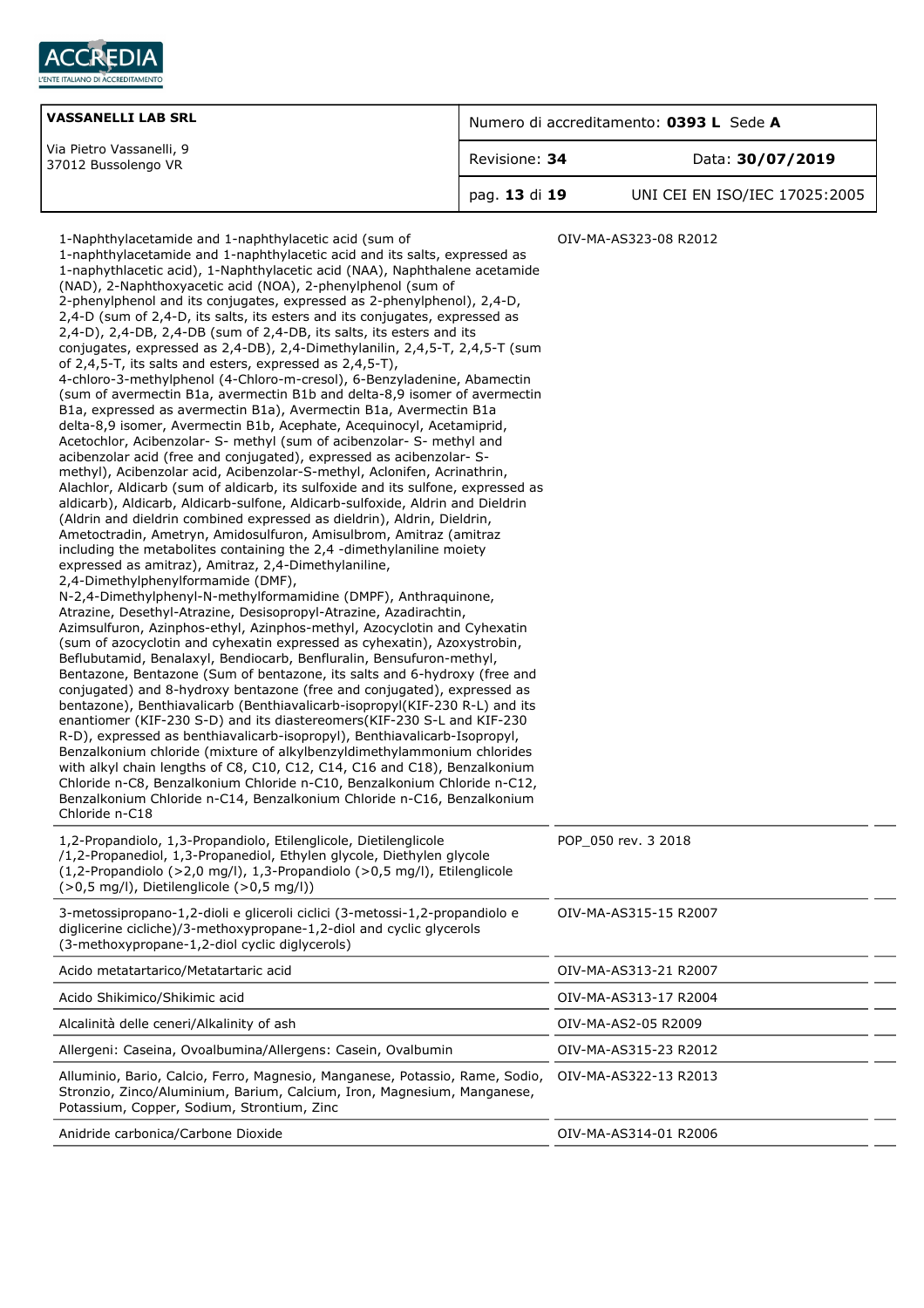

| <b>VASSANELLI LAB SRL</b>                       | Numero di accreditamento: 0393 L Sede A |                               |
|-------------------------------------------------|-----------------------------------------|-------------------------------|
| Via Pietro Vassanelli, 9<br>37012 Bussolengo VR | Revisione: 34                           | Data: 30/07/2019              |
|                                                 | pag. 14 di 19                           | UNI CEI EN ISO/IEC 17025:2005 |

Benzoximate, Benzoylprop-ethyl, Bifenazate (sum of bifenazate plus bifenazate-diazene expressed as bifenazate), Bifenazate, Bifenazate-diazene, Bifenox, Bifenthrin (sum of isomers), Bispyribac, Bitertanol (sum of isomers), Bixafen, Boscalid, Bromacil, Bromadiolone, Bromophos-ethyl, Bromophos-methyl, Bromopropylate, Bromoxynil and its salts, expressed as bromoxynil, Bromoxynil, Bromuconazole (sum of diasteroisomers), Bupirimate, Buprofezin, Cadusafos, Captan (Sum of captan and THPI, expressed as captan), Captan, THPI (Tetrahydrophthalimide), Carbaryl, Carbendazim and benomyl (sum of benomyl and carbendazim expressed as carbendazim), Carbendazim, Benomyl, Carbofuran (sum of carbofuran (including any carbofuran generated from carbosulfan, benfuracarb or furathiocarb) and 3-OH carbofuran expressed as carbofuran), Carbosulfan, Benfuracarb, Furathiocarb, Carbofuran, 3-OH-Carbofuran, Carbophenothion, Carboxin, Carfentrazone-ethyl (determined as carfentrazone and expressed as carfentrazone-ethyl), Carfentrazone, Carfentrazone-ethyl, Chlorantraniprole, Chlordane (sum of cis- and trans-chlordane), Chlorfenson, Chlorfenvinphos, Chloridazon, Chlorfluazuron, Chlorothalonil, Chlorotoluron, Chloroxuron, Chlorpropham, Chlorpyrifos-ethyl, Chlorpyrifos-methyl, Chlorsulfuron, Chlorthal-dimethyl, Chlorthiamid, Chlorthiophos, Chlozolinate, Clethodim (sum of Sethoxydim and Clethodim including degradation products calculated as Sethoxydim), Clethodim, Sethoxydim, Clodinafop and its S-isomers, expressed as clodinafop, Clodinafop-propargyl, Clofentezine, Clomazone, Clopyralid, Cloquintocet-mexyl, Clothianidin, Coumaphos, Cyanazine, Cyantraniliprole, Cyazofamid, Cycloate, Cycloxydim including degradation and reaction products which can be determined as 3-(3-thianyl)glutaric acid S-dioxide (BH 517-TGSO2) and/or 3-hydroxy-3-(3-thianyl)glutaric acid S-dioxide (BH 517-5-OH-TGSO2) or methyl esters thereof, calculated in total as cycloxydim, Cycloxydim, 3-hydroxy-3-(3-thianyl)glutaric acid S-dioxide (BH 517-5-OH-TGSO2), 3-(3-thianyl)glutaric acid S-dioxide (BH 517-TGSO2), Cycluron, Cyflufenamid: sum of cyflufenamid (Z-isomer) and its E-isomer, Cyfluthrin (cyfluthrin including other mixtures of constituent isomers (sum of isomers)), Cyfluthrin, Cyhalofop-butyl, Cymoxanil OIV-MA-AS323-08 R2012 Carbammato di etile/Ethyl Carbamate OIV-MA-AS315-04 R2009 Ceneri/Ash OIV-MA-AS2-04 R2009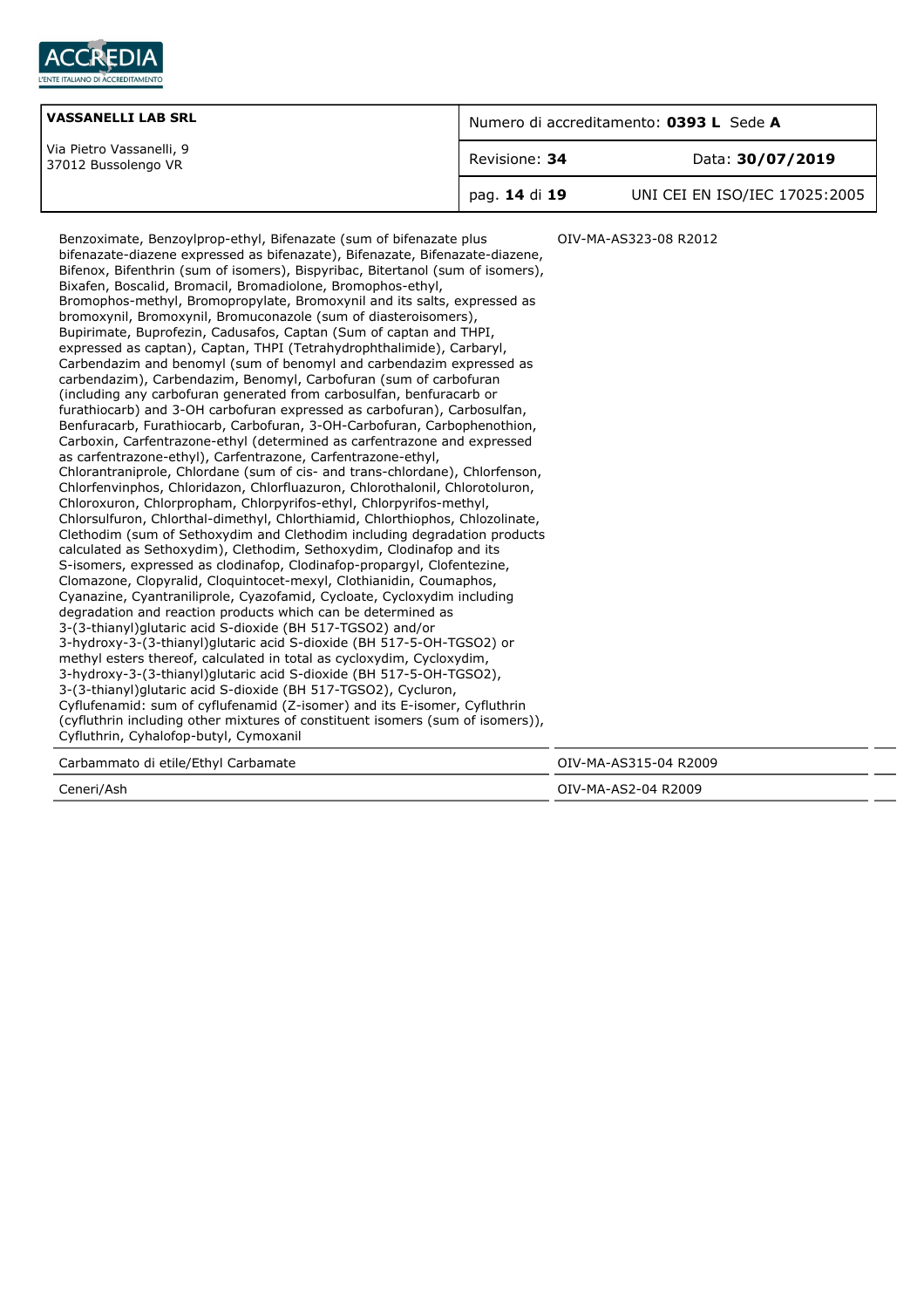

| <b>VASSANELLI LAB SRL</b>                       | Numero di accreditamento: 0393 L Sede A |                               |
|-------------------------------------------------|-----------------------------------------|-------------------------------|
| Via Pietro Vassanelli, 9<br>37012 Bussolengo VR | Revisione: 34                           | Data: 30/07/2019              |
|                                                 | pag. 15 di 19                           | UNI CEI EN ISO/IEC 17025:2005 |

| Cypermethrin (cypermethrin including other mixtures of constituent isomers<br>(sum of isomers)), alpha-Cypermethrin, beta-Cypermethrin,<br>zeta-Cypermethrin, Cyproconazole, Cyprodinil, Cyprosulfamide, Cyromazine,<br>Dazomet (Methylisothiocyanate resulting from the use of dazomet and<br>metam), DDT (sum of p,p '-DDT, o,p '-DDT, p-p '-DDE and p,p '-TDE (DDD)<br>expressed as DDT), o,p'-DDD, p,p'-DDD, o,p'-DDE, p,p'-DDE, o,p'-DDT,<br>p,p'-DDT, DEET (N,N-Diethyl-M-Toluamid), Deltamethrin (cis-deltamethrin),<br>Demeton-S-methyl, Desmedipham, Di-allate (sum of isomers), Diazinon,<br>Dicamba, Dichlobenil, Dichlofenthion, Dichlorprop (2,4-DP), Dichlorprop<br>(Sum of dichlorprop (including dichlorprop-P), its salts, esters and<br>conjugates, expressed as dichlorprop, Dichlorvos, Diclobutrazol, Diclofop<br>(sum diclofop-methyl and diclofop acid expressed as diclofop-methyl),<br>Diclofop, Diclofop-methyl, Dicloran, Dicofol (sum of p, p' and o,p' isomers),<br>Didecyldimethylammonium chloride (mixture of alkyl-quaternary ammonium<br>salts with alkyl chain lengths of C8, C10 and C12), DDAC-C8, DDAC-C10,<br>DDAC-C12, Diethofencarb, Difenacoum, Difenoconazole, Diflubenzuron,<br>Diflufenican, Dimefox, Dimethenamid including other mixtures of constituent<br>isomers including dimethenamid-P (sum of isomers), Dimethoate,<br>Dimethomorph (sum of isomers), Dimoxystrobin, Diniconazole (sum of<br>isomers), Dinocap (sum of dinocap isomers and their corresponding phenols<br>expressed as dinocap), Dioxacarb, Diphenamid, Diphenylamine, Disulfoton<br>(sum of disulfoton, disulfoton sulfoxide and disulfoton sulfone expressed as<br>disulfoton), Disulfuton, Disulfoton-sulfone, Disulfoton-sulfoxide, Ditalimfos,<br>Dithianon, Diuron, Dodemorph, Dodine, Emamectin benzoate B1a (expressed<br>as emamectin), Endosulfan (sum of alpha- and beta-isomers and<br>endosulfan-sulphate expresses as endosulfan), Endosulfan-alpha,<br>Endosulfan-beta, Endosulfan-sulphate, EPN, Epoxiconazole, Etaconazole,<br>Ethalfluralin, Ethiofencarb, Ethion, Ethirimol, Ethofumesate, Ethoprophos,<br>Ethoxyquin, Etofenprox, Etoxazole, Etridiazole, Etrimfos, Famoxadone,<br>Fenamidone, Fenamiphos (sum of fenamiphos and its sulphoxide and<br>sulphone expressed as fenamiphos), Fenamiphos, Fenamiphos-sulphone,<br>Fenamiphos-sulphoxide, Fenarimol, Fenazaguin, Fenbuconazole, Fenbutatin<br>oxide, Fenchlorphos (sum of fenchlorphos and fenchlorphos oxon expressed<br>as fenchlorphos), Fenchlorphos, Fenchlorphos oxon, Fenclorim, Fenhexamid,<br>Fenitrothion, Fenothiocarb, Fenoxaprop-P, Fenoxycarb, Fenpropathrin,<br>Fenpropidin (sum of fenpropidin and its salts, expressed as fenpropidin),<br>Fenpropimorph (sum of isomers), Fenpyrazamine, Fenpyroximate, Fenson | OIV-MA-AS323-08 R2012 |
|---------------------------------------------------------------------------------------------------------------------------------------------------------------------------------------------------------------------------------------------------------------------------------------------------------------------------------------------------------------------------------------------------------------------------------------------------------------------------------------------------------------------------------------------------------------------------------------------------------------------------------------------------------------------------------------------------------------------------------------------------------------------------------------------------------------------------------------------------------------------------------------------------------------------------------------------------------------------------------------------------------------------------------------------------------------------------------------------------------------------------------------------------------------------------------------------------------------------------------------------------------------------------------------------------------------------------------------------------------------------------------------------------------------------------------------------------------------------------------------------------------------------------------------------------------------------------------------------------------------------------------------------------------------------------------------------------------------------------------------------------------------------------------------------------------------------------------------------------------------------------------------------------------------------------------------------------------------------------------------------------------------------------------------------------------------------------------------------------------------------------------------------------------------------------------------------------------------------------------------------------------------------------------------------------------------------------------------------------------------------------------------------------------------------------------------------------------------------------------------------------------------------------------------------------------------------------------------------------------------------------------------------------------------------------------------------------------------------------------------------------------------------------------------------------------------------------------------|-----------------------|
| Derivati cianici/Cyanide Derivatives                                                                                                                                                                                                                                                                                                                                                                                                                                                                                                                                                                                                                                                                                                                                                                                                                                                                                                                                                                                                                                                                                                                                                                                                                                                                                                                                                                                                                                                                                                                                                                                                                                                                                                                                                                                                                                                                                                                                                                                                                                                                                                                                                                                                                                                                                                                                                                                                                                                                                                                                                                                                                                                                                                                                                                                                  | OIV-MA-AS315-06 R2009 |
| Dimethyl phthalate (DMP), Dibutyl phthalate (DBP), Bis (2-ethylhexyl)<br>phthalate (DEHP), Butyl benzyl phthalate (BBP), Di-isononyl phthalate<br>(DINP), Di-isodecyl phthalate (DIDP), Dicyclohexyl phthalate (DCHP), Diethyl<br>phthalate (DEP), Di-isobutyl phthalate (DiBP), Di-n-octyl phthalate (DnOP)                                                                                                                                                                                                                                                                                                                                                                                                                                                                                                                                                                                                                                                                                                                                                                                                                                                                                                                                                                                                                                                                                                                                                                                                                                                                                                                                                                                                                                                                                                                                                                                                                                                                                                                                                                                                                                                                                                                                                                                                                                                                                                                                                                                                                                                                                                                                                                                                                                                                                                                          | OIV-MA-AS323-10 2013  |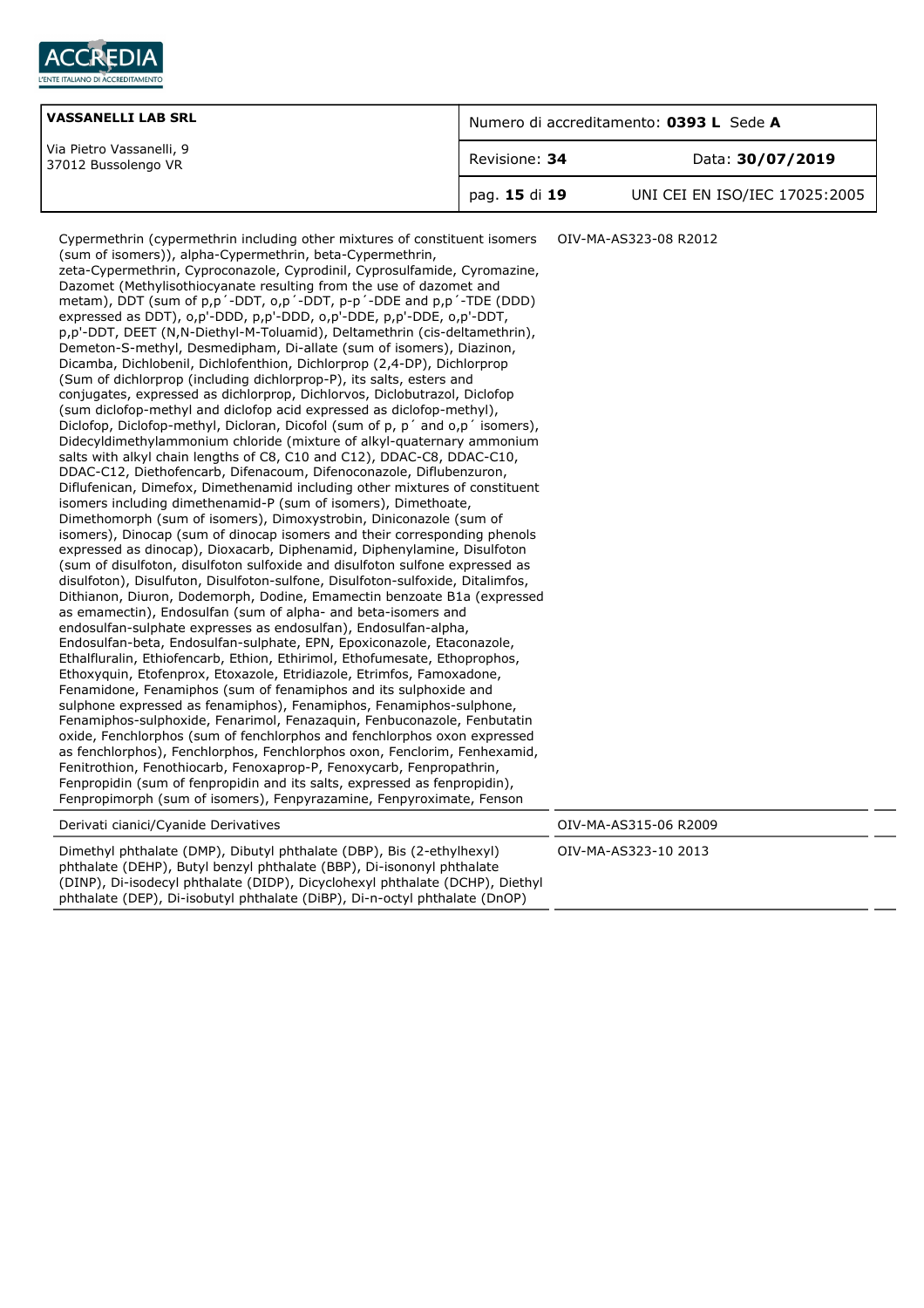

| <b>VASSANELLI LAB SRL</b>                       | Numero di accreditamento: 0393 L Sede A |                               |
|-------------------------------------------------|-----------------------------------------|-------------------------------|
| Via Pietro Vassanelli, 9<br>37012 Bussolengo VR | Revisione: 34                           | Data: 30/07/2019              |
|                                                 | pag. 16 di 19                           | UNI CEI EN ISO/IEC 17025:2005 |

Fenthion (fenthion and its oxigen analogue, their sulfoxides and sulfone expressed as parent), Fenthion, Fenthion-oxon, Fenthion-oxonsufoxide, Fenthion-oxonsulfone, Fenthion-sulfone, Fenthion-sulfoxide, Fenvalerate (any ratio of constituent isomers (RR, SS, RS & SR) including esfenvalerate), Fenvalerate and Esfenvalerate (Sum of RR & SS isomers), Fenvalerate and Esfenvalerate (Sum of RS & SR isomers), Fipronil (sum fipronil + sulfone metabolite (MB46136) expressed as fipronil), Fipronil, Fipronil-sulfone, Flamprop-M-isopropyl, Flazasulfuron, Flonicamid (sum of flonicamid, TFNA and TFNG expressed as flonicamid), Flonicamid, TFNA, TFNG, Florasulam, Fluazifop-P (sum of all the constituent isomers of fluazifop, its esters and its conjugates, expressed as fluazifop), Fluazifop, Fluazifop-P-butyl, Fluazinam, Flubendiamide, Fludioxonil, Flufenacet (sum of all compounds containing the N fluorophenyl-N-isopropyl moiety expressed as flufenacet equivalent), Flufenoxuron, Flumioxazine, Fluometuron, Fluopicolide, Fluopyram, Fluoxastrobin (sum of fluoxastrobin and its Z-isomer), Fluquinconazole, Flurochloridone, Fluroxypyr (sum of fluroxypyr, its salts, its esters, and its conjugates, expressed as fluroxypyr), Fluroxypir, Fluroxypyr-mepthyl, Flusilazole, Flutriafol, Folpet (sum of folpet and phtalimide, expressed as folpet), Folpet, Phthalimide, Fonofos, Forchlorfenuron, Formetanate: Sum of formetanate and its salts expressed as formetanate(hydrochloride), Formothion, Fosthiazate, Furalaxil, Giberellic acid, Halosulfuron-methyl, Haloxyfop (Sum of haloxyfop, its esters, salts and conjugates expressed as haloxyfop (sum of the R- and S- isomers at any ratio)), Haloxyfop-R-methyl, Heptachlor (sum of heptachlor and heptachlor epoxide expressed as heptachlor), Heptachlor, Cis-Heptachlorepoxid, Trans-Heptachlorepoxid, Heptenophos, Hexachlorobenzene, Hexachlorocyclohexane alpha-isomer (Alpha-HCH), Hexachlorocyclohexane beta-isomer (Beta-HCH), Hexachlorocyclohexane delta-isomer (Delta-HCH), Hexachlorocyclohexane epsilon-isomer (Epsilon-HCH), Hexaconazole, Hexaflumuron, Hexythiazox, Imazalil, Imazamethabenz-methyl, Imazamox (Sum of imazamox and its salts, expressed as imazamox), Imazaquin, Imazosulfuron, Imidacloprid, Indoxacarb (sum of indoxacarb and its R enantiomer), Iodofenphos, Ioxynil (sum of Ioxynil, its salts and its esters, expressed as ioxynil), Ioxynil, Ioxynil-methyl, Ipconazole, Iprodione, Iprovalicarb, Isodrin, Isofenphos, Isofenphos-methyl OIV-MA-AS323-08 R2012 Glucosio e Fruttosio/Glucose and Fructose **Canadia e State Control of Canadia City-MA-AS313-27 R2018** 

|  | Indice di Folin-Ciocalteu/Folin-Ciocalteu Index |  |
|--|-------------------------------------------------|--|
|  |                                                 |  |

0IV-MA-AS2-10 R2009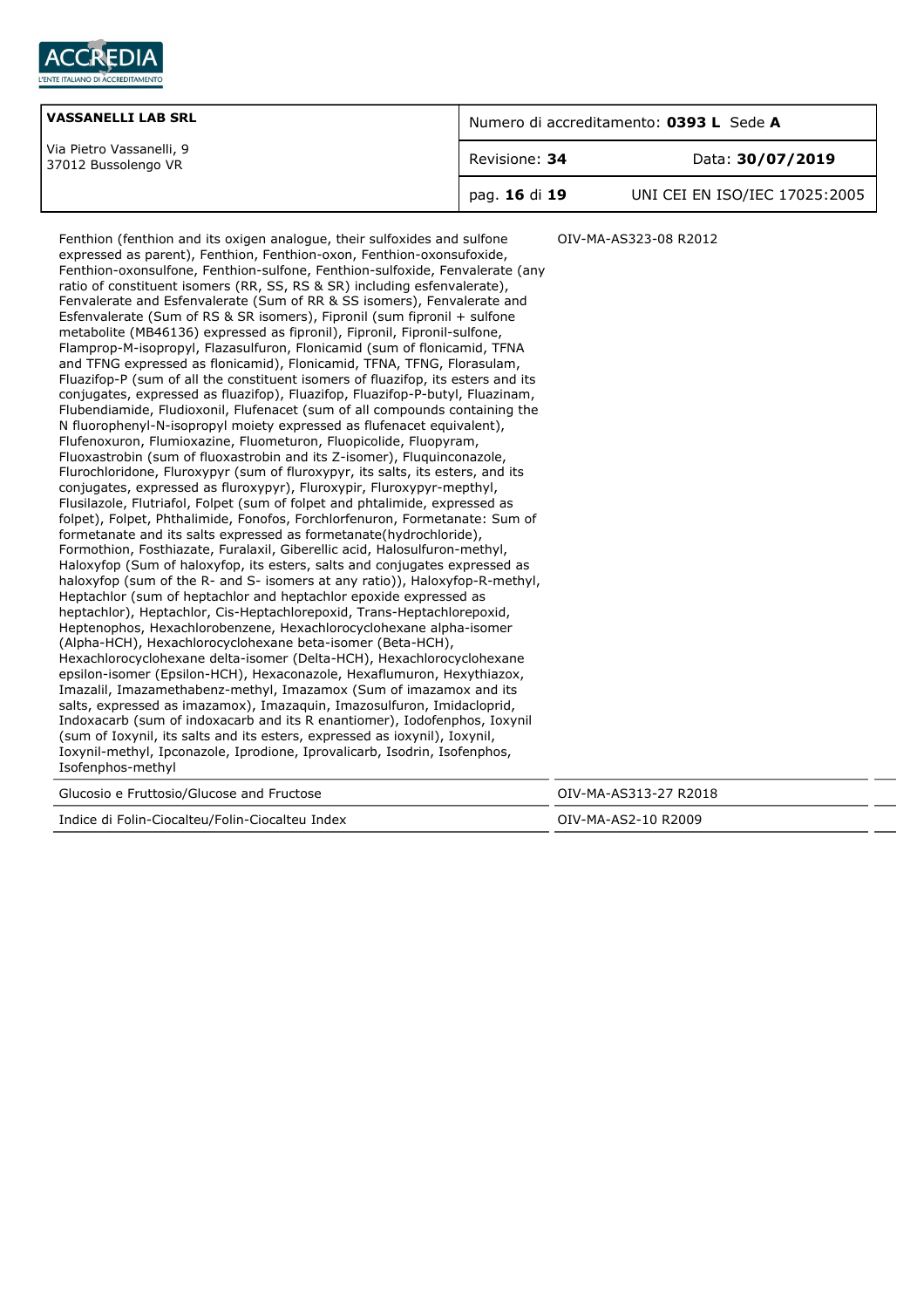

| <b>VASSANELLI LAB SRL</b>                       | Numero di accreditamento: 0393 L Sede A |                               |
|-------------------------------------------------|-----------------------------------------|-------------------------------|
| Via Pietro Vassanelli, 9<br>37012 Bussolengo VR | Revisione: 34                           | Data: 30/07/2019              |
|                                                 | pag. 17 di 19                           | UNI CEI EN ISO/IEC 17025:2005 |

Isopropalin, Isoproturon, Isopyrazam, Isoxaben, Isoxaflutole (sum of isoxaflutole and its diketonitrile-metabolite, expressed as isoxaflutole), Isoxaflutole, Isoxaflutole RPA 202248, Kresoxim-methyl, Lambda-cyhalothrin (includes gamma-cyhalothrin) (sum of R,S and S,R isomers), Lenacil, Lindane (Gamma-isomer of hexachlorocyclohexane (HCH)), Linuron, Lufenuron (any ratio of constituent isomers), Malathion (sum of malathion and malaoxon expressed as malathion), Malaoxon, Malathion, Mandipropamid, Matrine, MCPA and MCPB (MCPA, MCPB including their salts, esters and conjugates expressed as MCPA), MCPA, MCPB, Mecarbam, Mecoprop (sum of mecoprop-p and mecoprop expressed as mecoprop), Mepanipyrim, Mepiquat (sum of mepiquat and its salts, expressed as mepiquat chloride), Mepronil, Meptyldinocap (sum of 2,4 DNOPC and 2,4 DNOP expressed as meptyldinocap), Meptyldinocap (2,4 DNOPC), 2,4-DNOP-6-Meptyl (2,4 DNOP), Mesosulfuron-methyl, Mesotrione, Metalaxyl and metalaxyl-M (metalaxyl including other mixtures of constituent isomers including metalaxyl-M (sum of isomers)), Metaldehyde, Metaflumizone (sum of E- and Z- isomers), Metamitron, Metazachlor, Metconazole (sum of isomers), Methamidophos, Methidathion, Methiocarb (sum of methiocarb and methiocarb sulfoxide and sulfone, expressed as methiocarb), Methiocarb, Methiocarb-sulfone, Methiocarb-sulfoxide, Metolachlor and S-metolachlor (metolachlor including other mixtures of constituent isomers including S-metolachlor (sum of isomers)), Methomyl, Methoxyfenozide, Metobromuron, Metolcarb, Metoxuron, Metrafenone, Metribuzin, Metsulfuron-methyl, Mevinphos (sum of E- and Z-isomers), Milbemectin (sum of milbemycin A4 and milbemycin A3, expressed as milbemectin), Milbemycin-A3, Milbemycin-A4, Monocrotophos, Monolinuron, Monuron, Myclobutanil, Naled, Napropamide, Nicosulfuron, Nitenpyram, Nitrofen, Nuarimol, Omethoate, Orthosulfamuron, Oryzalin, Oxadiazon, Oxadixyl, Oxamyl, Oxasulfuron, Oxathiapiprolin, Oxydemeton-methyl (sum of oxydemeton-methyl and demeton-S-methylsulfone expressed as oxydemeton-methyl), Demeton-S-methylsulfone, Demeton-S-methylsulfoxide, Oxyfluorfen, Paclobutrazol, Paraoxon, Parathion, Parathion-methyl (sum of Parathion-methyl and paraoxon-methyl expressed as Parathion-methyl), Parathion-methyl , Paraoxon-methyl, Pencycuron, Penconazole, Pendimethalin, Penoxsulam, Penthiopyrad, Permethrin (sum of isomers), Perthan, Pethoxamid OIV-MA-AS323-08 R2012 Lisozima/Lysozyme OIV-MA-AS315-14 R2007 Metanolo/Mehanol OIV-MA-AS315-27 2016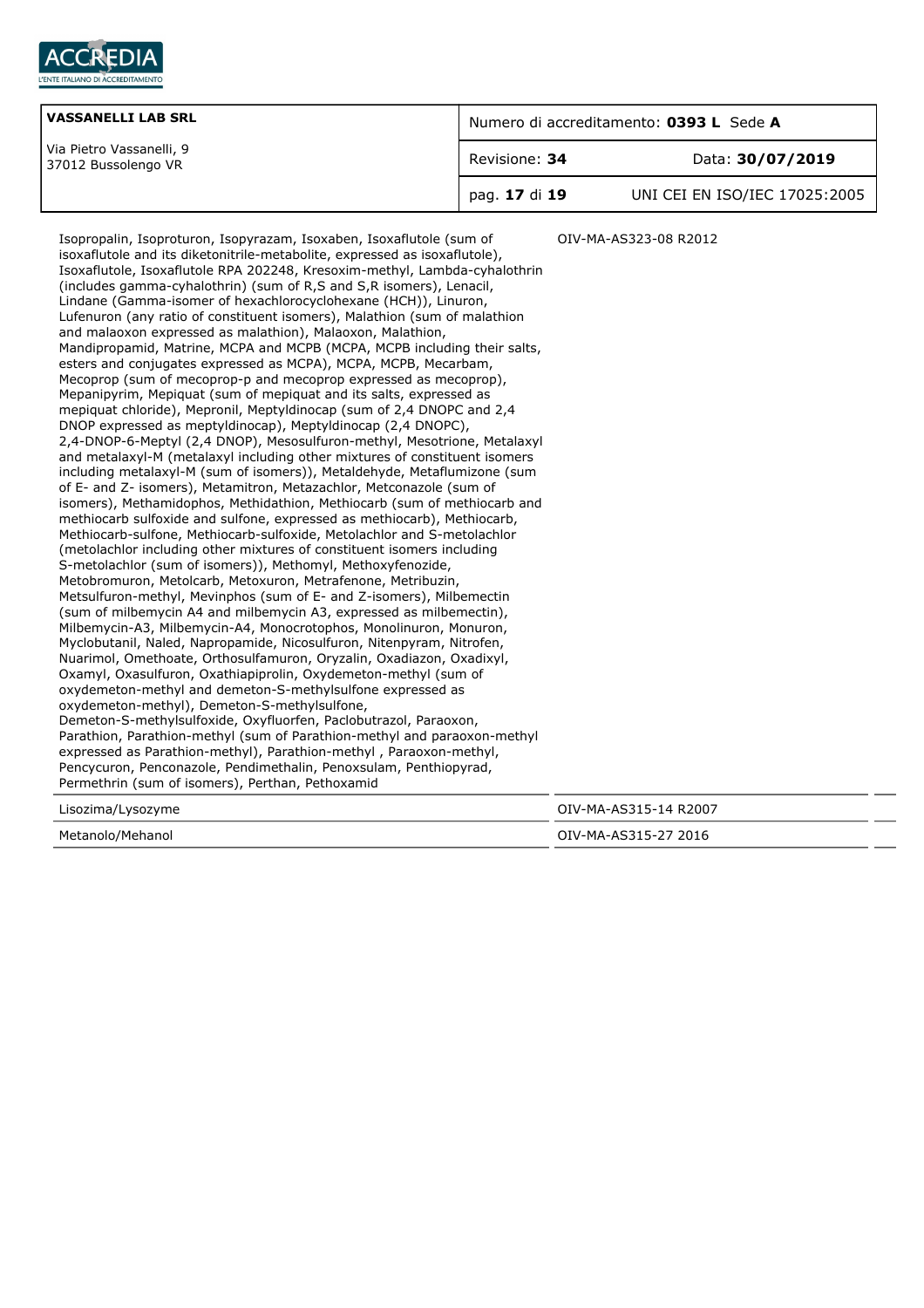

| <b>VASSANELLI LAB SRL</b>                       | Numero di accreditamento: 0393 L Sede A |                               |
|-------------------------------------------------|-----------------------------------------|-------------------------------|
| Via Pietro Vassanelli, 9<br>37012 Bussolengo VR | Revisione: 34                           | Data: 30/07/2019              |
|                                                 | pag. 18 di 19                           | UNI CEI EN ISO/IEC 17025:2005 |

| Piombo/Lead |
|-------------|
|             |

| Pionipo/Leag                                                                                                                                                                                                                                                                                                                                                                                                                                                                                                                                                                                                                                                                                                                                                                                                                                                                                                                                                                                                                                                                                                                                                                                                                                                                                                                                                                                                                                                                                             | UIV-MA-AS3ZZ-IZ RZUUD |
|----------------------------------------------------------------------------------------------------------------------------------------------------------------------------------------------------------------------------------------------------------------------------------------------------------------------------------------------------------------------------------------------------------------------------------------------------------------------------------------------------------------------------------------------------------------------------------------------------------------------------------------------------------------------------------------------------------------------------------------------------------------------------------------------------------------------------------------------------------------------------------------------------------------------------------------------------------------------------------------------------------------------------------------------------------------------------------------------------------------------------------------------------------------------------------------------------------------------------------------------------------------------------------------------------------------------------------------------------------------------------------------------------------------------------------------------------------------------------------------------------------|-----------------------|
| Solfati, Fosfati e Cloruri/Sulphate, Phosphate and Chloride                                                                                                                                                                                                                                                                                                                                                                                                                                                                                                                                                                                                                                                                                                                                                                                                                                                                                                                                                                                                                                                                                                                                                                                                                                                                                                                                                                                                                                              | OIV-MA-AS313-16 R2004 |
| Sovrapressione/Overpressure measurement                                                                                                                                                                                                                                                                                                                                                                                                                                                                                                                                                                                                                                                                                                                                                                                                                                                                                                                                                                                                                                                                                                                                                                                                                                                                                                                                                                                                                                                                  | OIV-MA-AS314-02 R2003 |
| Spiroxamine (sum of isomers), Sulcotrione, Sulfallate, Sulfosulfuron,<br>Sulfotep, Sulfoxaflor (sum of isomers), Tau-Fluvalinate, Tebuconazole,<br>Tebufenozide, Tebufenpyrad, Tebupirimifos, Tecnazene, Teflubenzuron,<br>Tefluthrin, Tembotrione, Tepraloxydim, Terbufos, Terbumeton,<br>Terbuthylazine, Terbutryn, Tetrachlorvinphos, Tetraconazole, Tetradifon,<br>Tetramethrin, Thiabendazole, Thiacloprid, Thiamethoxam,<br>Thiencarbazone-methyl, Thifensulfuron-methyl, Thiobencarb (4-chlorobenzyl<br>methyl sulfone), Thiodicarb, Thionazin, Thiophanate-methyl, Thiram<br>(expressed as thiram), Tiocarbazil, Tolclofos-methyl, Tolylfluanid (Sum of<br>tolylfluanid and dimethylaminosulfotoluidide expressed as tolylfluanid),<br>Tolylfluanid, Dimethylaminosulfotoluidide (DMST), Tralkoxydim,<br>Tralomethrin, Triadimefon, Triadimenol (any ratio of constituent isomers),<br>Tri-allate, Triasulfuron, Triazamate, Triazophos, Tribenuron-methyl,<br>Trichlorfon, Triclopyr, Tricyclazole, Trifloxystrobin, Triflumizole: Triflumizole<br>and metabolite<br>$FM-6-1(N-(4-chloro-2-trifluoromethylphenyl)-n-propoxyacetamidine),$<br>expressed as Triflumizole, Triflumizole,<br>$FM-6-1(N-(4-chloro-2-trifluoromethylphenyl)-n-propoxyacetamidine),$<br>Triflumuron, Trifluralin, Triforine, Triflusulfuron methyl, Trinexapac (sum of<br>trinexapac (acid) and its salts, expressed as trinexapac), Triticonazole,<br>Tritosulfuron, Valifenalate, Vamidothion, Vinclozolin, Zoxamide | OIV-MA-AS323-08 R2012 |